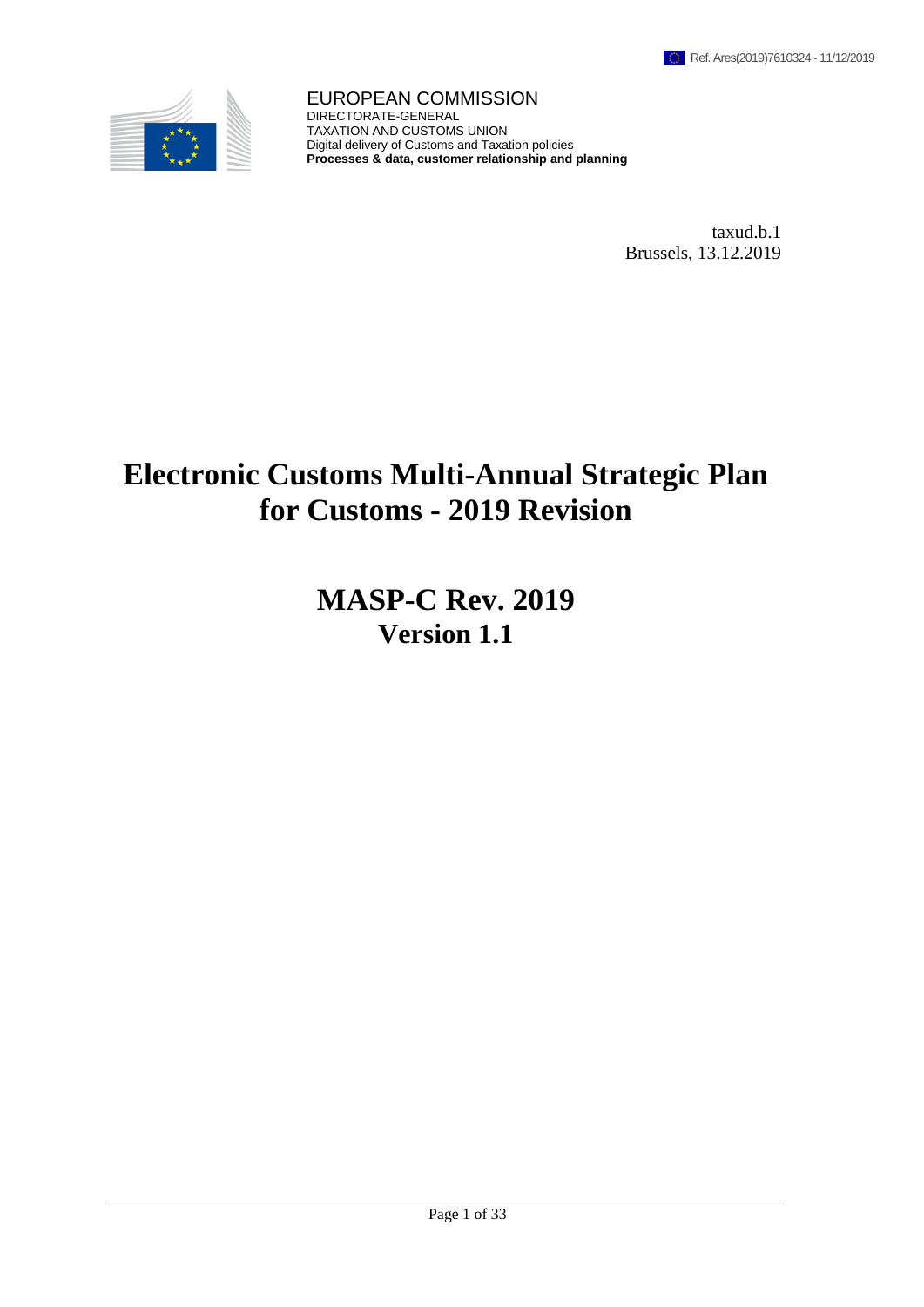# **Table of Contents**

| 1. |                                                             |  |
|----|-------------------------------------------------------------|--|
| 2. |                                                             |  |
| 3. |                                                             |  |
| 4. | Governance of the implementation of Electronic Customs 14   |  |
| 5. |                                                             |  |
| 6. |                                                             |  |
| 7. |                                                             |  |
| 8. |                                                             |  |
| 9. |                                                             |  |
|    |                                                             |  |
|    |                                                             |  |
|    | 12. Monitoring MASP-C implementation, monitoring of the UCC |  |
|    |                                                             |  |

# **Table of Figures**

# **MASP-C Annexes**

| Annex $1 -$ Planning                                                                                                   |
|------------------------------------------------------------------------------------------------------------------------|
| Annex 2 – Consolidated Project Fiches                                                                                  |
| Annex 3 – Governance Scheme for the Implementation of the MASP-C and its related<br><b>Electronic Customs Projects</b> |
| Annex 4 – EU Customs Business Process Modelling Policy                                                                 |
| Annex $5 - IT$ Strategy                                                                                                |
| Annex $6 - Change Log$                                                                                                 |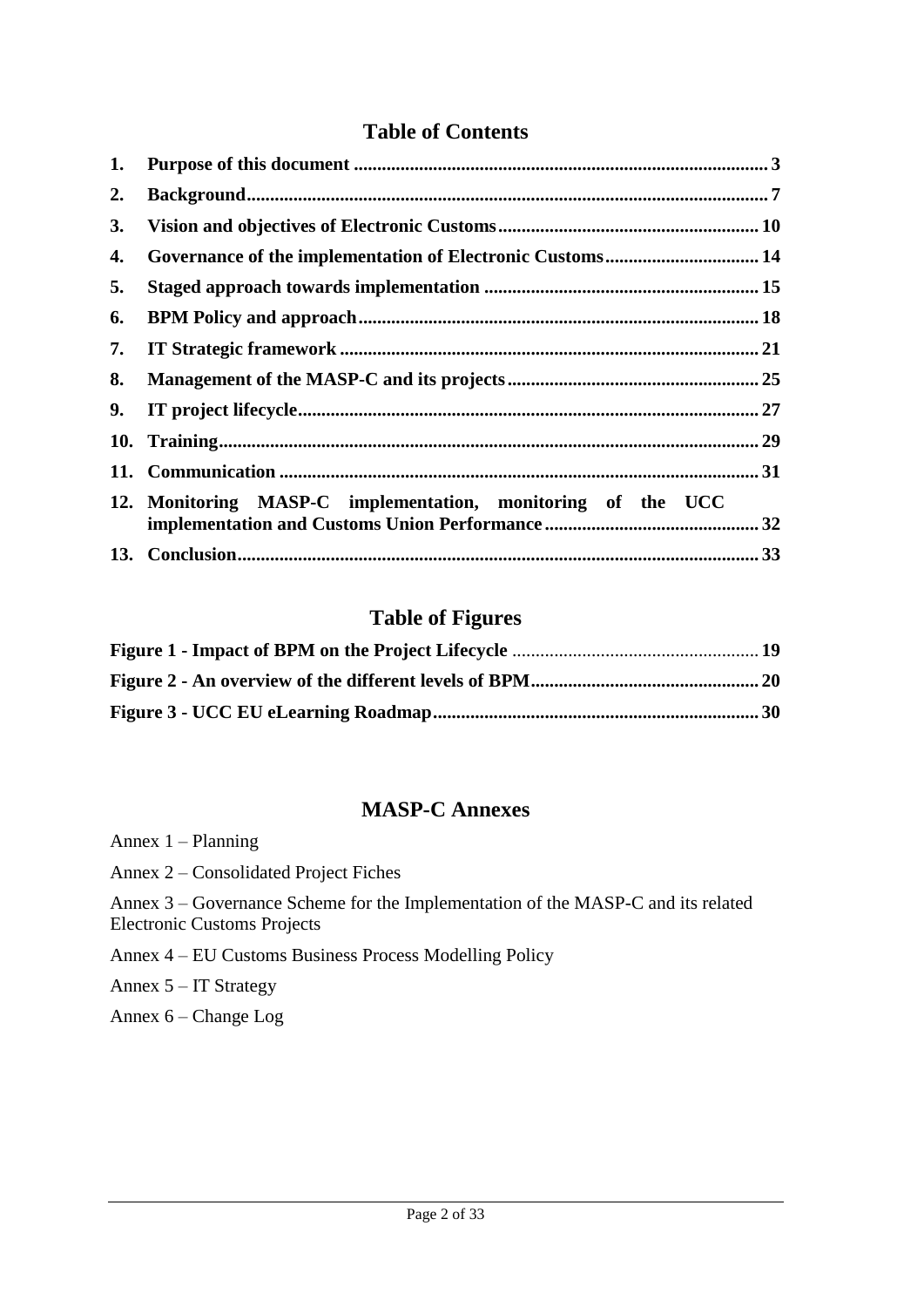#### <span id="page-2-0"></span>**1. PURPOSE OF THIS DOCUMENT**

This document is known as the electronic customs Multi-Annual Strategic Plan for Customs (MASP-C). It is a **management and planning tool**<sup>1</sup> drawn up by the European Commission in partnership with Member States in accordance with Article  $8(2)$  of the e-Customs Decision.<sup>2</sup> The MASP-C ensures effective and coherent management of IT projects by setting down both a strategic framework and milestones. It is endorsed by the Member States in the Customs Policy Group (CPG) based on expert advice provided by the Electronic Customs Coordination Group (ECCG) and consultations with trade at the Trade Contact Group (TCG).

The MASP-C is considered as the necessary instrument to justify budgetary requests made by national customs administrations, as well as to ensure overall governance of legal, business and IT-technical aspects of new IT projects in the area of customs. By being instrumental to these objectives, it enables a smoother and more coordinated implementation cycle. Most importantly, the MASP-C aims to ensure that agreements are reached for the IT projects identified in Annex 2 and are reflected in the detailed planning of Annex 1. Stakeholders are required to take the necessary measures and make commitments to deliver accordingly.

#### **1.1. MASP-C REVISION 2019**

The 2019 revision follows MASP Revision 2017 and is referred to as MASP-C to distinguish between EU projects related to electronic customs and taxation. The latter will be integrated in the Multi-Annual Strategic Plan for Taxation (MASP-T). This revision of the MASP-C provides a complete and up-to-date overview of **all future customs projects and envisaged IT requirements supported by a detailed implementation planning**. It further reflects progress in diverse policy domains, such as the Union Customs Code (hereinafter referred to as the 'UCC<sup>3</sup>), Authorised Economic Operators Mutual Recognition, Safety and Security and the EU Single Window environment for customs.

As outlined in the previous section, the current legal coverage of the MASP-C is provided by the 2008 e-Customs Decision. Upon further consideration and consultation with the Member States, the Commission has concluded that the best option for the legal basis of MASP-C is the customs action programme. 4 The draft proposal for a Regulation on establishing the Customs Programme  $2021-2027^5$ contains an article covering the preparation and update of the MASP-C following the same provisions as those used in the e-Customs Decision. The new proposal will

5 2018/0232 (COD)

<sup>&</sup>lt;sup>1</sup> The MASP-C is based on the current budget proposal to be considered under the Customs 2020 program for projects to be developed and deployed up to 2020. For projects to be developed and deployed beyond 2020, the MASP-C 2019 will be used as an input for the budget considerations of the next customs programme.

 $2$  Decision No 70/2008/EC of the European Parliament and of the Council of 15 January 2008 on a paperless customs environment for customs and trade, OJ 2008, Nº L23, p. 21.

<sup>&</sup>lt;sup>3</sup> Regulation (EU) No 952/2013 of the European Parliament and of the Council of 9 October 2013 laying down the Union Customs Code (recast), OJL269 of 10.10.2013, p. 1.

<sup>4</sup> Regulation (EU) No 1294/2013 of the European Parliament and the Council of 11 December 2013 establishing an action programme for customs in the European Union for the period 2014-2020 (Customs 2020) and repealing Decision No 624/2007/EC.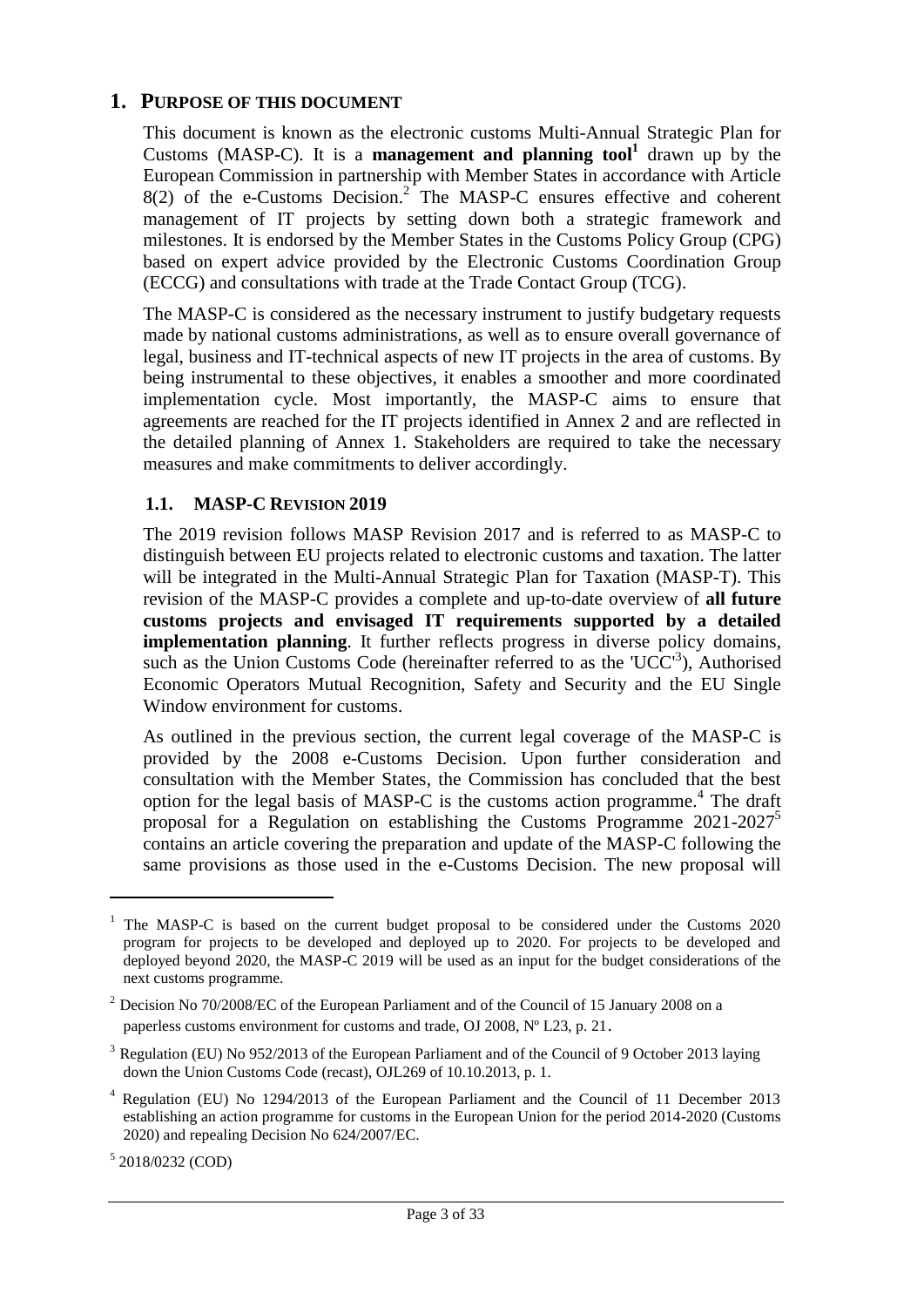accordingly repeal the current e-Customs Decision and become the legal basis for MASP-C.

# **1.2. SYNCHRONICITY OF THE MASP-C AND UCC WP**

Article 280 of the UCC stipulates that the Commission will adopt a work programme to support the development and deployment of electronic systems and to govern the duration of transitional measures for these systems. Following this provision, the UCC Work Programme (UCC WP) was established by Commission Implementing Decision (EU)  $2014/255$ .<sup>6</sup> It contains a list of 17 electronic systems that must be developed for the application of the UCC, either by the Member States (national systems) or by the Member States in collaboration with the Commission (trans-European systems).

The UCC WP provides a high-level description of 'UCC Projects and related Electronic Systems', their legal basis as established by the UCC provisions, key milestones for the completion of stable technical specifications and envisaged dates for system deployment. It is priority-based and aims at planning and managing the development of the electronic systems in a staged implementation approach.

The UCC WP was updated for the first time in 2016 by Commission Implementing Decision (EU) 2016/578.<sup>7</sup> Since then, it has been subject to regular updates to keep pace and ensure alignment with the latest developments of the UCC. Commission Implementing Decision (EU) 2016/578 specifies that the UCC WP should be aligned with the MASP-C to ensure synchronicity between these planning instruments. As such, the UCC WP projects are managed and developed as established in the MASP-C. Similarly, the MASP-C Revision 2019 takes into account the application schedule of the UCC WP. Annex 2 contains the detailed project fiches corresponding to the projects listed in the UCC WP.

In view of the substantial number of systems and interfaces to be developed, deployed and maintained and the high costs involved to fully implement the UCC WP, a close follow-up and monitoring of the UCC WP implementation should be ensured by the ECCG. In addition, the MASP-C and the UCC WP should be reviewed on a regular basis to assess overall progress against the application of the UCC provisions by the 2020 deadline set out in Article 278.

In 2018, the Commission issued a legislative proposal to negotiate an extension of the timeframe for the development of several UCC systems that could not be fully implemented by 2020 due to the complex technical transition from currently operational systems to system upgrades or new systems. Hence, the 2016 Work Programme will be updated a second time to take account of a new resource and priority-based planning for the electronic systems and of the amendment to Article 278 of the UCC to prolong the use of transitional measures other than the UCC electronic data-processing techniques.

<sup>&</sup>lt;sup>6</sup> Commission Implementing Decision 2014/255/EU of 29 April 2014 establishing the Work Programme for the Union Customs Code (OJ L 134, 7.5.2014, p. 46).

<sup>&</sup>lt;sup>7</sup> Commission Implementing Decision (EU) 2016/578 of 11 April 2016 establishing the Work Programme relating to the development and deployment of the electronic systems provided for in the Union Customs Code (OJ L 99, 15.4.2016, p. 6–20).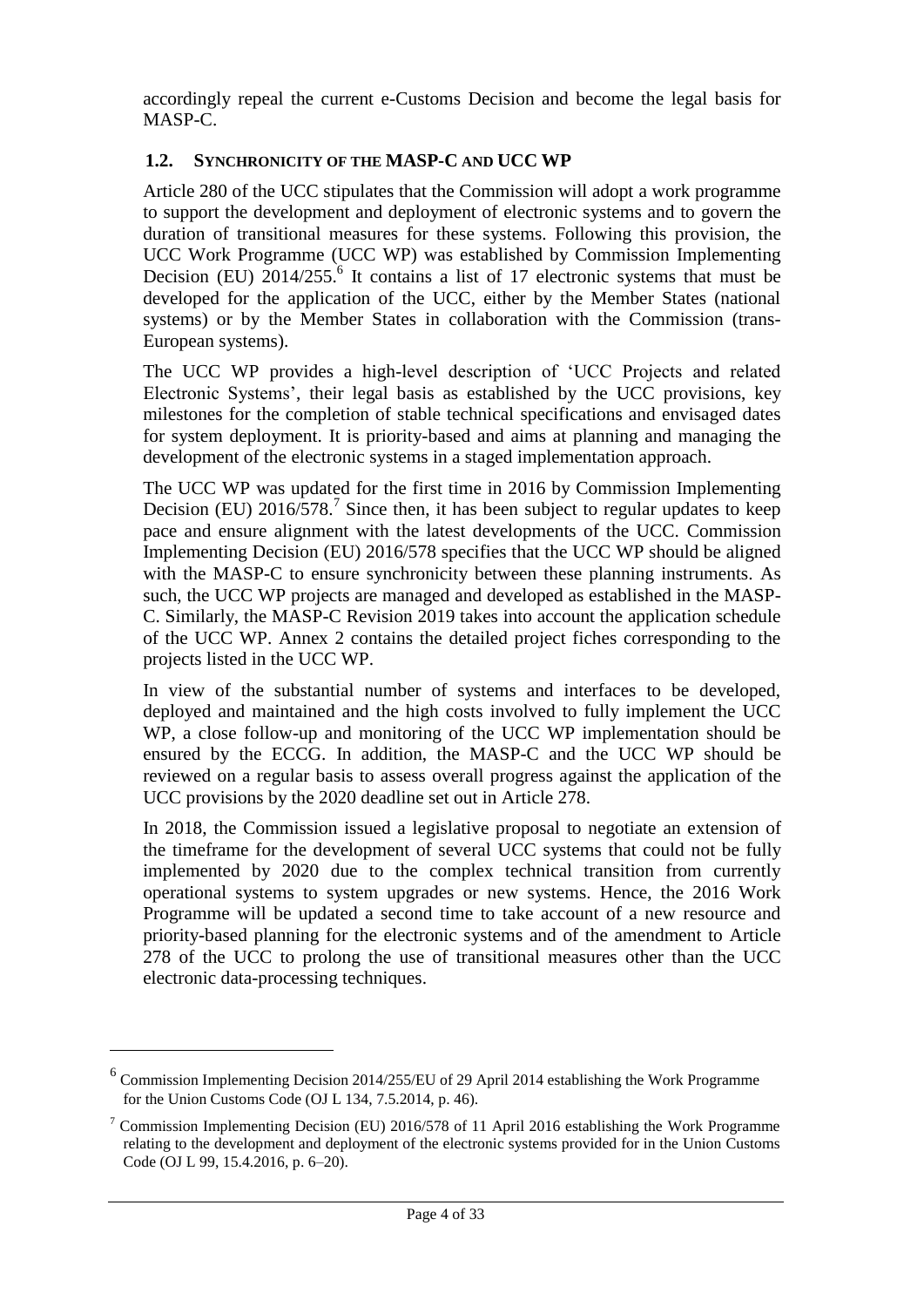The MASP Revision 2017 was used as a reference to set the baseline for the amendment to Article 278 of the UCC. The amendment of Article 278 was adopted by the EU Parliament in March 2019.<sup>8</sup>

The successful implementation of the IT projects required by the UCC WP is a priority for the Commission and the EU Member States. Pursuant to Regulation 2019/632, the Commission must report annually to the Council and European Parliament on the progress and national planning related to these projects until their full implementation by December 2025. The Commission has started collecting the national planning information for the UCC projects, including risks for potential delays and mitigating measures. The first formal report will be submitted to the Council and European Parliament by the end of December 2019. The European Court of Auditors will also closely monitor the work of the Member States and the Commission, in particular as a follow-up to its special report no 26/2018 titled: "A series of delays in Customs IT systems: what went wrong?"

# **1.3. TOWARDS A COHERENT APPROACH**

 $\overline{a}$ 

The approach adopted for the initial structure of the MASP revisions consisted in the introduction of several project fiches for each IT system. This one-to-many relationship added a level of complexity that triggered a requirement by the Member States to adopt a clearer and more coherent approach towards the implementation of UCC and e-Customs systems.

MASP Revision 2014 addressed this request by clustering the project fiches maintained in Annex 2, where possible, to integrate elements relevant to the same system. This revision represented the first step towards defining an integrated system landscape from a business viewpoint. This cohesive approach to clustering project fiches by business topic (i.e. movement systems, Import, Transit, Special Procedures and AEO) weaved together cluster components through internal and external information sharing based on interlinkages and common purpose. In practice, this meant that:

- Annex 2 project fiches that have been subject to consolidation through clustering were marked as deleted and kept as placeholders. The placeholder fiches served as a reference point for corresponding fiches contained in the previous MASP-C revision;
- The numbering sequence of consolidated fiches was not changed to provide a consistent frame of reference;
- A change history is contained in the applicable fiches to explain the background behind the changes made.

These principles were also applied during the MASP-C Revision 2019. In case some fiches are marked as deleted, the numbering sequence remains the same and associated placeholders are kept for purposes of traceability and consistency. Project fiches, merged or deleted during previous MASP-C Revisions, have been deleted.

<sup>8</sup> Regulation (EU) 2019/632 amending Regulation (EU) No 952/2013 to prolong the transitional use of means other than the electronic data-processing techniques provided for in the Union Customs Code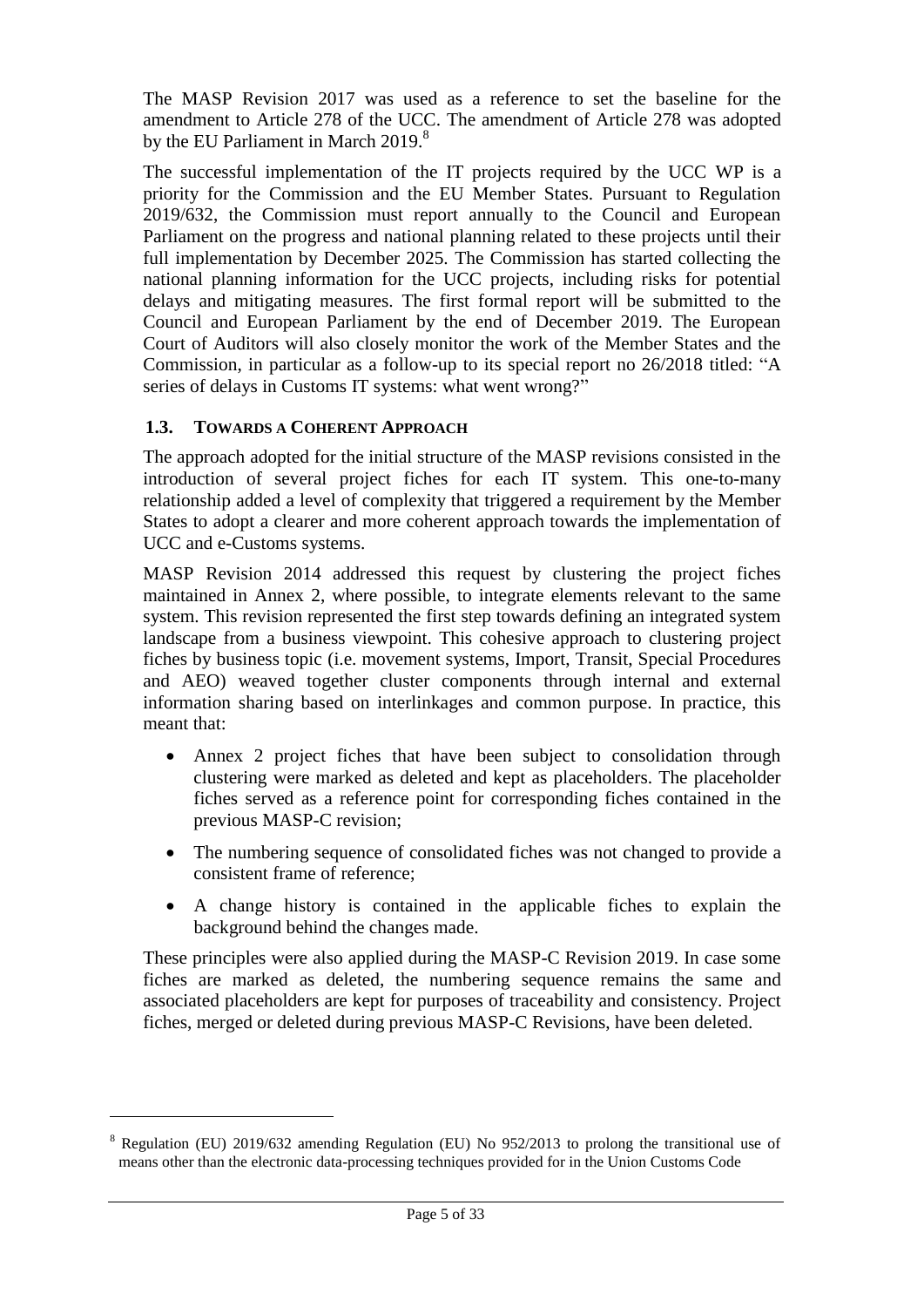MASP-C Annex 6 documents the review process and the sequence of applicable changes to provide the reader with clear guidelines for identifying the main differences between the MASP-C Revision 2019 and the MASP Revision 2017.

# **1.4. PROCESS MANAGEMENT THROUGH BPM**

The **Business Process Management and the embedded Business Process Modelling (BPM) approach**<sup>9</sup> are identified as essential instruments in supporting the Customs Union in its efforts to modernise customs procedures and IT systems. This approach aims to ensure a holistic view of customs process flows and the practical implications of their implementation in line with the EU customs legislation.

The BPMs were initially requested by Member States to understand and agree on the customs processes and procedures defined in the Implementing Provisions of the Modernised Customs Code,<sup>10</sup> in particular the level of detail needed for Functional Requirements during the initial phases of future IT system design. The BPM approach has demonstrated its usefulness and is being expanded to other customs policy areas. The EU Customs BPM policy was established as a standard framework for further development, covering all of the key customs processes.

The enhancement of the BPM policy remains an important objective for the e-Customs architecture. Given the complex business environment of EU customs, **DG TAXUD is considering ways of improving its delivery model to streamline the preparation and implementation of the functional and technical specifications. This would entail the introduction of agile practices to enhance the end-to-end view of the various project artefacts as well as the cross-systems alignments and to create a more efficient environment for requirements' analysis.** Careful consideration will be given to the impact that these changes may have on the different stakeholders, in particular the MS and Trade. DG TAXUD intends to hold consultations and organize workshops in due time to present and discuss the integration of these agile solutions into the current modelling discipline. This streamlining exercise will aim at facilitating a smooth transition from the business analysis and business modelling phase to the elaboration phase along with the project initiation phase and supporting the timely deployment of customs IT systems.

The general BPM levelling approach is reflected in Section 6 of this document and Annex 4 of the MASP-C Revision 2019.

<sup>&</sup>lt;sup>9</sup> Business Process Modelling is the activity of [representing processes](http://en.wikipedia.org/wiki/Process_modeling) of an enterprise, so that the current process may be analysed and improved. BPM is typically performed by business analysts and managers who are seeking to improve process efficiency and quality.

<sup>10</sup> Regulation (EC) No 450/2008 of the European Parliament and of the Council of 23 April 2008 laying down the Community Customs Code (Modernised Customs Code) (OJ 2008, N° L145, p. 1.)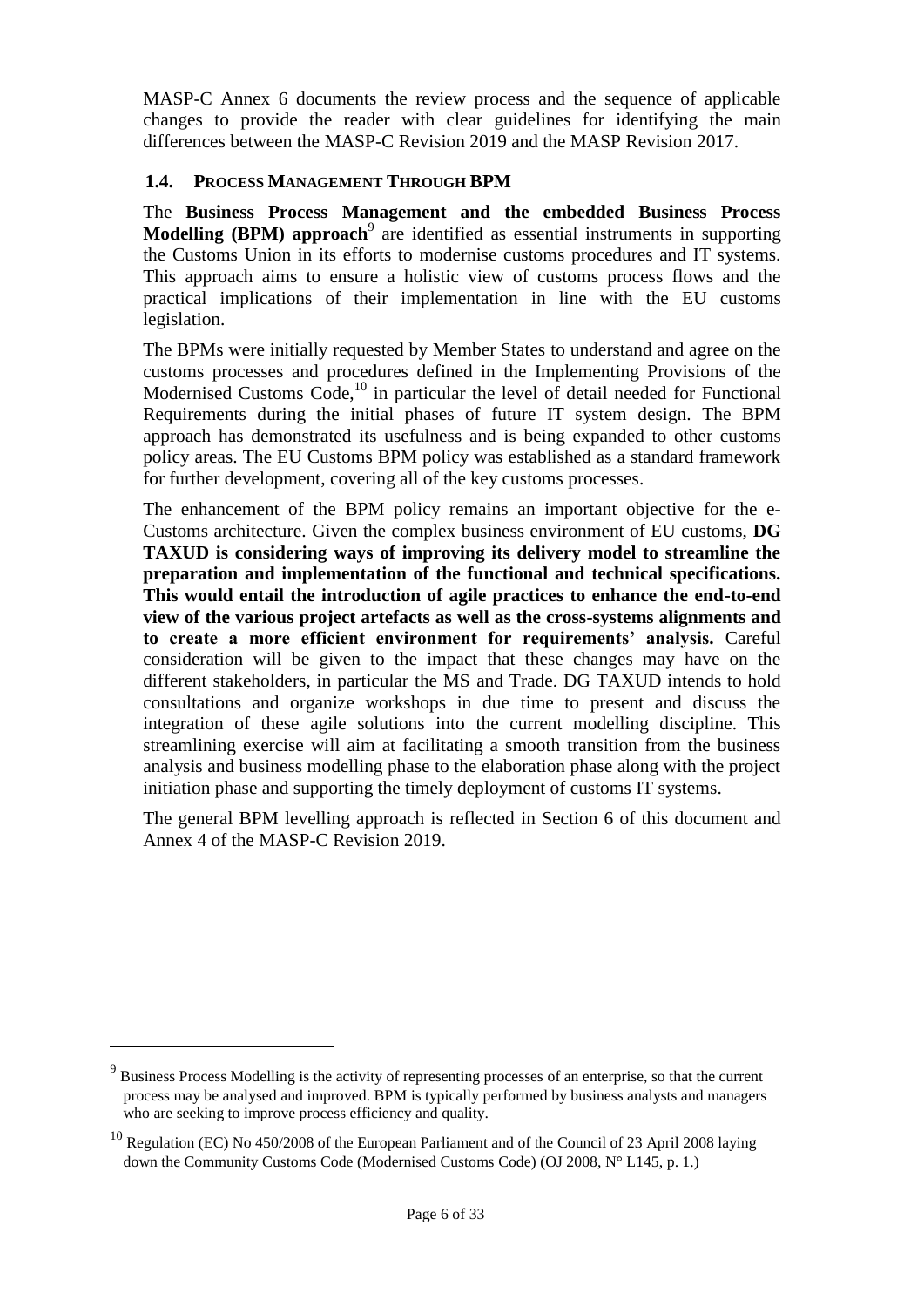# <span id="page-6-0"></span>**2. BACKGROUND**

The Council Resolution of 5 December 2003 on creating a simple and paperless environment for customs and trade<sup>11</sup> set the framework for the e-Customs initiative. The e-Customs Decision is the key piece of legislation related to the e-Customs initiative that promotes a shift to an interoperable electronic customs environment. Article 8(2) of the e-Customs Decision provides that the Commission and the Member States should jointly establish a Multi-Annual Strategic Plan (MASP) to ensure the management and coordination of all activities and tasks related to e-Customs future projects. As an overall project management tool, MASP-C is an essential instrument for ensuring operational planning and implementation of all e-Customs IT projects.

Following the decision to fully focus on new developments, currently operational trans-European and central IT systems are no longer maintained in the MASP-C and have been removed from Annexes 1 and 2 since Revision 2012. Several initiatives listed in the annual Work Programme of Customs 2020 have also not been considered for inclusion in the MASP-C for operational reasons. Similarly, the MASP-C does not contain the pilot projects that are currently under discussion, apart from those that have reached a mature stage of development (e.g. SSTL). Other less advanced projects that carry relevance to the scope of anticipated activities are either outlined in this document or in the pertinent fiche, if available. The current MASP-C Revision contains one pilot project, the eManifest, which is addressed under the newly introduced fiche 2.13 'EU Maritime Single Window related to customs systems'. An overview of the currently operational systems is contained in Annex 2 under Project Fiche 4.8 'Maintenance and updates of operational IT systems'.

**The next phase of evolution of IT systems, European Interoperability Strategy systems (EIS),** is reflected in Annexes 1 and 2. Future EIS are linked to new developments in several customs policy areas, mainly in view of the implementation of the UCC. In this context, the Commission services have undertaken key activities to contribute to the preparation of MASP-C revisions. This includes the production of BPMs and internal IT scoping documentation to provide an overview of requirements that facilitate the exchange information for customs purposes as stipulated in the UCC. A detailed overview of IT priorities is found in Annex 5 'IT Strategy'. This MASP-C Revision contains a list of implementation actions covered by MASP-C project fiches (see Annex 2). It also includes a timetable, which is to be agreed on and respected by all involved parties (see Annex 1).

#### **2.1. LEGAL OBLIGATION TO USE DATA-PROCESSING TECHNIQUES FOR THE PROVISION OF INFORMATION AS REQUIRED BY CUSTOMS**

#### **2.1.1.Legal basis**

#### *Article 1 of the "e-Customs Decision": obligations for the Commission and the Member States (IT common and national domain)*

*"The Commission and the Member States shall set up secure, integrated, interoperable and accessible electronic customs systems for the exchange of data contained in customs declarations, documents accompanying customs declarations and certificates and the exchange of other relevant information.*

<sup>11</sup> COM(2003) 452, 24.07.2003.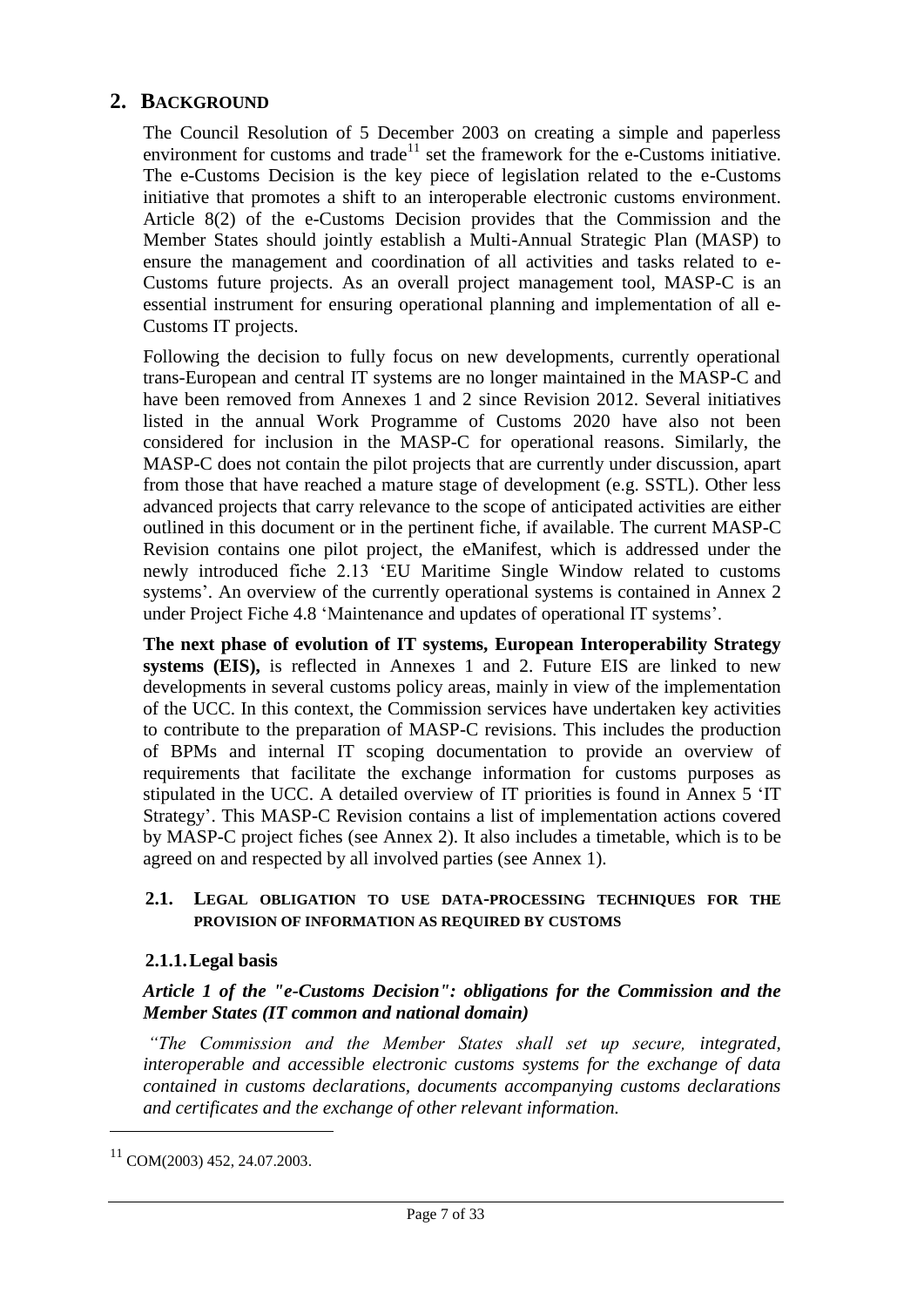*The Commission and the Member States shall provide the structure and means for the operation of those electronic customs systems."*

#### *Article 6(1), of the UCC: obligations for customs authorities and economic operators (IT national and external domain)*

*Principle (in UCC):*

*"All exchanges of information, such as declarations, applications or decisions, between customs authorities and between economic operators and customs authorities, and the storage of such information, as required under the customs legislation, shall be made using electronic data-processing techniques."* 

# *Article 16(1) of the UCC: cooperation between Member States and Commission*

*"Member States shall cooperate with the Commission to develop, maintain and employ electronic systems for the exchange of information between customs authorities and with the Commission and for the storage of such information, in accordance with the Code."*

# **2.1.2.Scope of the obligation**

 $\overline{a}$ 

The scope of the obligation includes information exchange between economic operators and customs authorities, interactions between customs authorities and transactions related to the storage of information.

The exchange of information between economic operators and customs authorities can include a myriad of elements. These elements are **data** (i.e. the particulars of a customs declaration); **accompanying documents** (i.e. documents supporting an application for a decision); **decisions** (i.e. exchanges in the context of the decisionmaking process); **notifications** (e.g. notifications of the customs debt, arrival notifications, "do not load" notifications, etc.) and **certificates** (e.g. CVED, etc.).

The information exchange between customs authorities may include elements, such as **data** (e.g. transmission of risk analysis results to a subsequent port); **decisions** (e.g. the consultation process between MS on applications for AEO or Centralised Clearance) and **notifications** (e.g. "anticipated export record" notifications and "exit result" messages).

The protection of personal data is a high priority of the EU. The adoption of the General Data Protection Regulation  $(GDPR)^{12}$  on 25 May 2018 sets a new framework governing data protection laws across organisations and companies in the EU. The legislation is designed to harmonise data privacy laws in the EU and to give greater protection and rights to individuals through lawful, fair and transparent data processing.

Data processing operations carried out by EU institutions and bodies are governed by the Internal Data Protection Regulation (IDPR),<sup>13</sup>which entered into force on 11

<sup>&</sup>lt;sup>12</sup> Regulation (EU) 2016/679 of the European Parliament and of the Council of 27 April 2016 on the protection of natural persons with regard to the processing of personal data and on the free movement of such data, and repealing Directive 95/46/EC (General Data Protection Regulation), OJ L 119, 4.5.2016, p. 1–88.

<sup>&</sup>lt;sup>13</sup> Regulation (EU) 2018/1725 of the European Parliament and of the Council of 23 October 2018 on the protection of natural persons with regard to the processing of personal data by the Union institutions, bodies, offices and agencies and on the free movement of such data, and repealing Regulation (EC) No 45/2001 and Decision No 1247/2002/EC, OJ L 295, 21.11.2018, p. 39-98.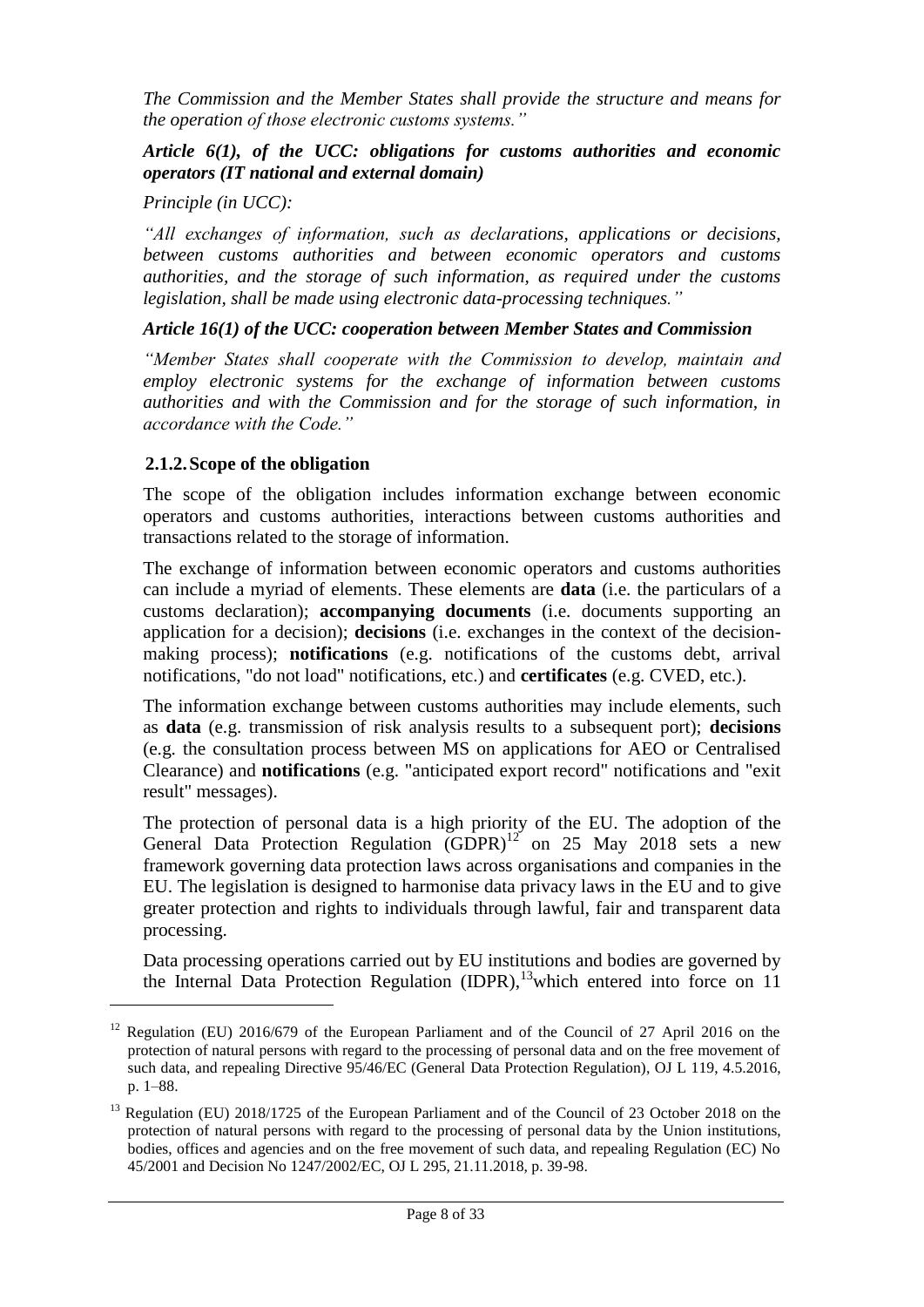December 2018 and is fully aligned with the GDPR standards. The Commission is committed to implementing the new data protection rules by complying with the same requirements as those applicable in the Member States.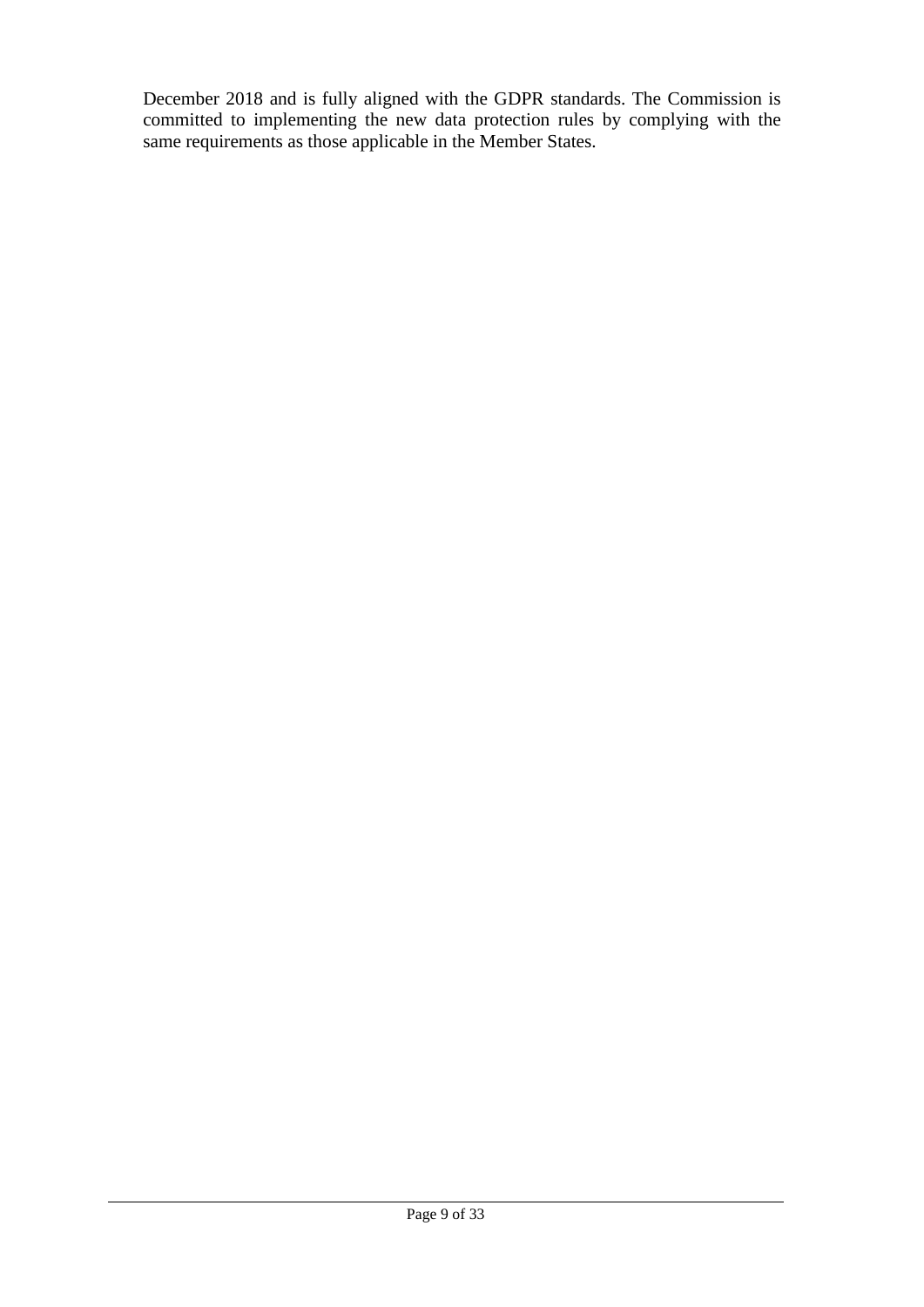# <span id="page-9-0"></span>**3. VISION AND OBJECTIVES OF ELECTRONIC CUSTOMS**

When defining the specific objectives of a paperless or electronic customs, the overall mission of customs should be the driving force.

Article 3 of the UCC defines the mission of the customs authorities as follows:

*"Customs authorities shall be primarily responsible for the supervision of the Union's international trade, thereby contributing to fair and open trade, to the implementation of the external aspects of the internal market, of the common trade policy and of the other common Union policies having a bearing on trade, and to overall supply chain security. Customs authorities shall put in place measures aimed, in particular, at the following:*

*(a) Protecting the financial interests of the Union and its Member States;*

*(b) Protecting the Union from unfair and illegal trade while supporting legitimate business activity;*

*(c) Ensuring the security and safety of the Union and its residents, and the protection of the environment, where appropriate in close cooperation with other authorities; and*

*(d) Maintaining a proper balance between customs controls and facilitation of legitimate trade."*

In order to support the EU Customs authorities' mission, the Commission and Member States set up and operate secure, integrated, interoperable and accessible computerised customs systems (referred to as EIS). Their goal is mainly to facilitate customs processes for the movement of goods into and out of the European Union and to reduce all risks, such as threats to the safety and security of citizens and financial risks.

In general, the EIS will be built according to international standards, $^{14}$  thus allowing future interaction with third countries' systems. The UCC legislation and data annexes are applicable to EIS development. UCC Annex B has evolved to adapt to international standards. The trans-European IT systems are based on the EU Customs Data Model (EU CDM), which is based upon the customs data annexes of the UCC (UCC DA/IA Annex A, Annex B and Annex 12-01). The EU CDM contains the customs data requirements, formats, codes and mapping of data elements to the World Customs Organisation (WCO) Data Model. The BPMs and specifications, including IE messages, define the detailed implementation of data requirements with the Member States and Trade. New system specifications should take into account the legal (process and data) requirements and the existing specifications/systems at national and EU level, whilst further enhancing harmonisation at international level via the EU CDM. Transition and implementation solutions might affect the data implementation option.

The Commission and the Member States are also committed to delivering European e-Government services. These services provide efficient, effective and interoperable information and communication systems between public administrations to securely

<sup>&</sup>lt;sup>14</sup> The international standards used are for instance the WCO data model, ISO and UN norms where applicable, and other standards like International Maritime Organization (IMO), number or European Vessel Identification (ENI), IATA/ICAO flight numbers, IATA structure of numbers of ULD containers.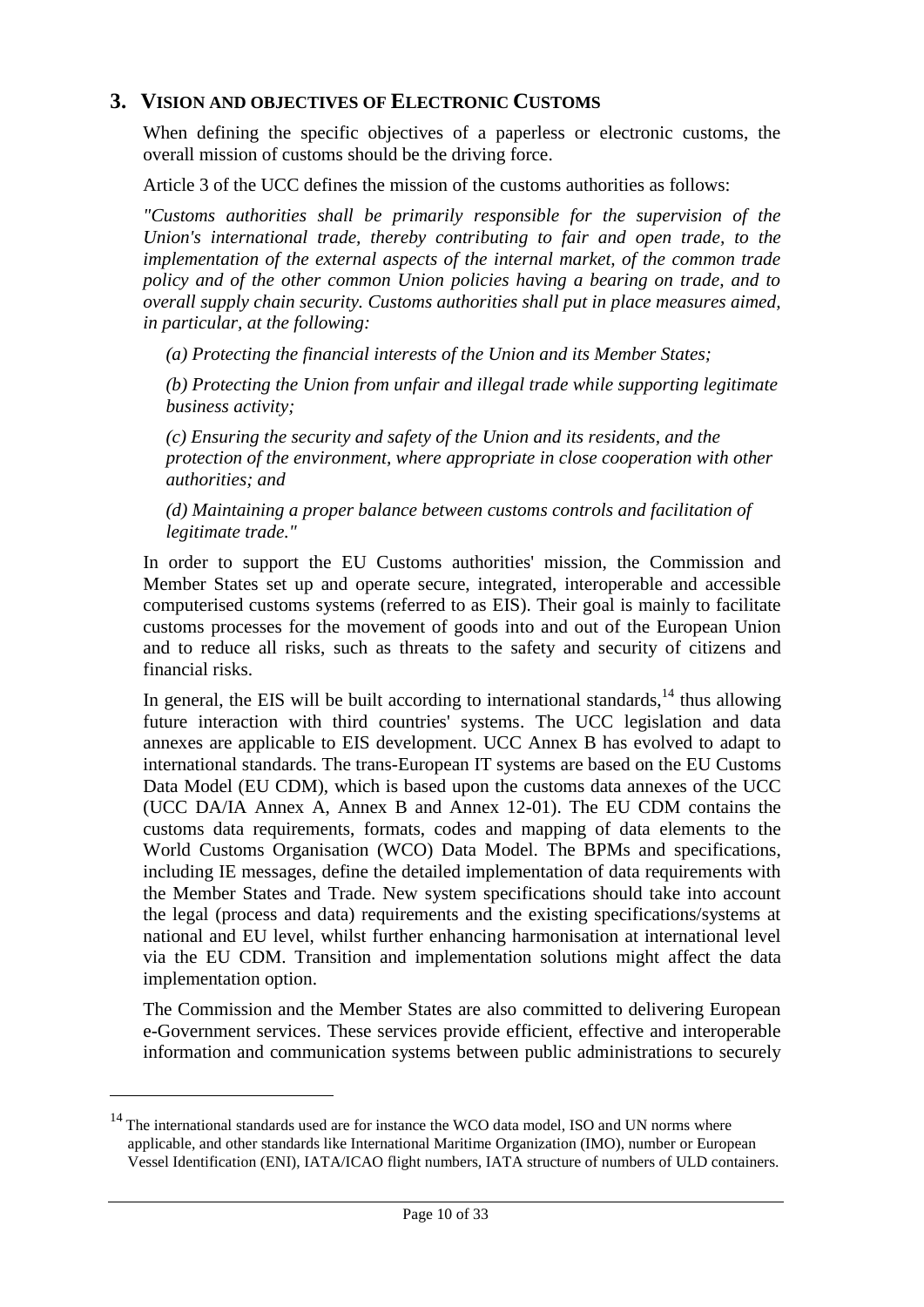exchange and process public sector information across Europe. The objectives of the electronic customs environment are in line with the priorities of the EU eGovernment Action Plan 2016-2020, which seeks to increase the efficiency of public services by removing existing digital barriers, reducing administrative burdens and improving the quality of interactions between national administrations. A number of key underlying principles must be upheld in pursuit of these objectives, including a digital-by-default service standard, reporting only once, inclusion and accessibility of programs and services to accommodate different needs, openness and transparency for an effective information exchange, cross-border by default activities to facilitate mobility within the digital single market, interoperability by default to work seamlessly across the single market as well as trustworthiness of personal data and IT security.

As stated in article 2§1 of the e-Customs Decision, the Commission and Member States will aim to provide the structure and means by which the Commission, customs administrations and other EU border agencies can exchange electronic information in order to:

- Control and facilitate the movement of goods into and out of the internal market through efficient import and export procedures;
- Increase the competitiveness of European trade through a reduction of compliance and administrative costs and an improvement in clearance times;
- Facilitate legitimate trade through a coordinated approach relating to the control of goods;
- Improve the safety and security of citizens with regard to dangerous and illicit goods;
- Offer improved protection of the financial interests of the European Union and its Member States;
- Contribute to the fight against international crime and terrorism by providing rapid and relevant information with regard to the international supply chain;
- Allow for a seamless flow of data between the authorities of exporting and importing countries based on Reg. (EC) 648/2005 and new applicable legislation.

In order to achieve these objectives, the Commission and the Member States will aim to ensure that:

- Electronic data exchange between customs offices throughout the Union is possible where required for any customs procedure or any other purpose related to the movement of goods across Union borders;
- Economic operators can lodge their summary and/or customs declarations in electronic format and can do so from their premises, irrespective of the Member State in which the goods are entering into the Union or leaving it;
- In principle, the collection and the repayment/remission of customs duties will be handled by the customs authority responsible for the location where the importer/exporter is established and keeps his customs records;
- The selection of goods for customs controls at border and inland customs offices is based on automated risk analysis using international, common and national criteria;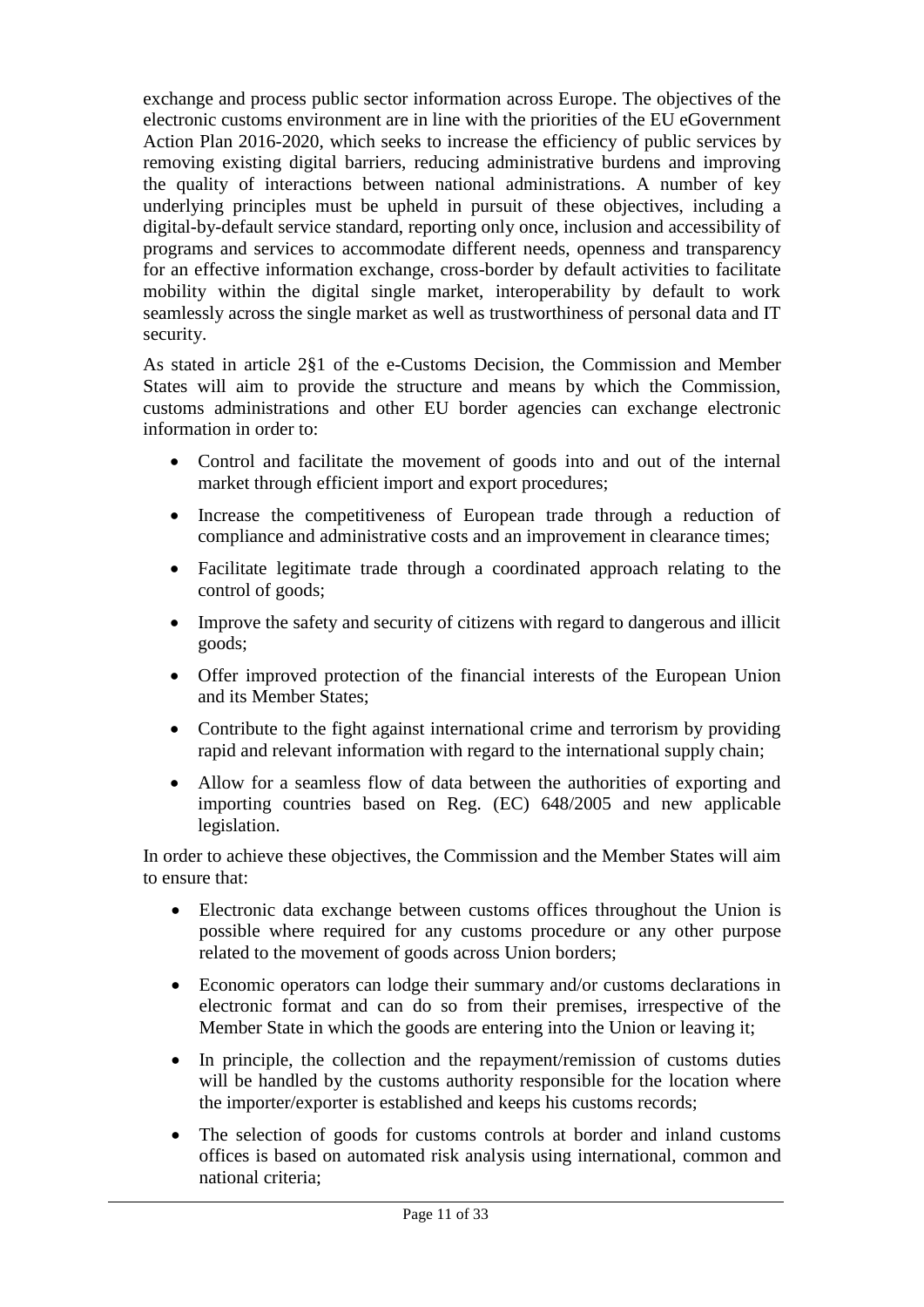- Traders will have to register in only one Member State for customs purposes, even if they perform customs transactions in other Member States;
- Traders have access to information portals and single electronic access points for import and export transactions and for security related customs procedures, irrespective of the Member State in which the transaction starts or ends;
- Whenever required, these computerised customs systems are interfaced with existing and future systems in areas other than customs (e.g. the Excise Movement and Control System for monitoring intra-Community movements of excise goods);
- All authorities and agencies involved in import and export transactions are enabled to exchange electronic information, including with third countries if an international agreement provides for this. Customs will take a leading role in establishing a single window for these authorities and agencies;
- All physical controls are ideally carried out at the same time and place (onestop shop).

The objectives set out in this Section will be achieved by at least the following means<sup> $15$ </sup>:

- Harmonised exchange of information on the basis of internationally accepted data models and message formats;
- Re-engineering of customs and customs-related processes with a view to optimise their efficiency and effectiveness, their simplification and reducing the costs of customs compliance;
- Offering a wide range of electronic customs services to economic operators to enable them to interact with customs authorities of any Member State in a uniform manner;
- Enabling the appropriate legal framework to contribute to the fulfilment of these objectives.

Furthermore, the UCC aims at the **adaptation of customs legislation** in order to:

- Harmonise and govern the electronic environment for customs and trade;
- Carry out a major overhaul of the customs rules to simplify and streamline procedures.

In order to allow administrations and economic operators adequate time to undertake the necessary investments and to ensure a phased, binding and realistic implementation of electronic processes, the Commission will continue to work with all stakeholders to ensure that the new electronic processing environment will be operational by 31 December 2020 at the latest for most UCC systems.

DG TAXUD is also promoting enhanced cooperation between the customs and taxation policies. The VAT e-Commerce package,<sup>16</sup> which was adopted by the

<sup>15</sup> The first three bullet points are defined in Article 2§2 of the e-Customs Decision. No 70/2008/EC of the European Parliament and of the Council of 15 January 2008 on a paperless customs environment for customs and trade, OJ 2008, Nº L23, p. 21.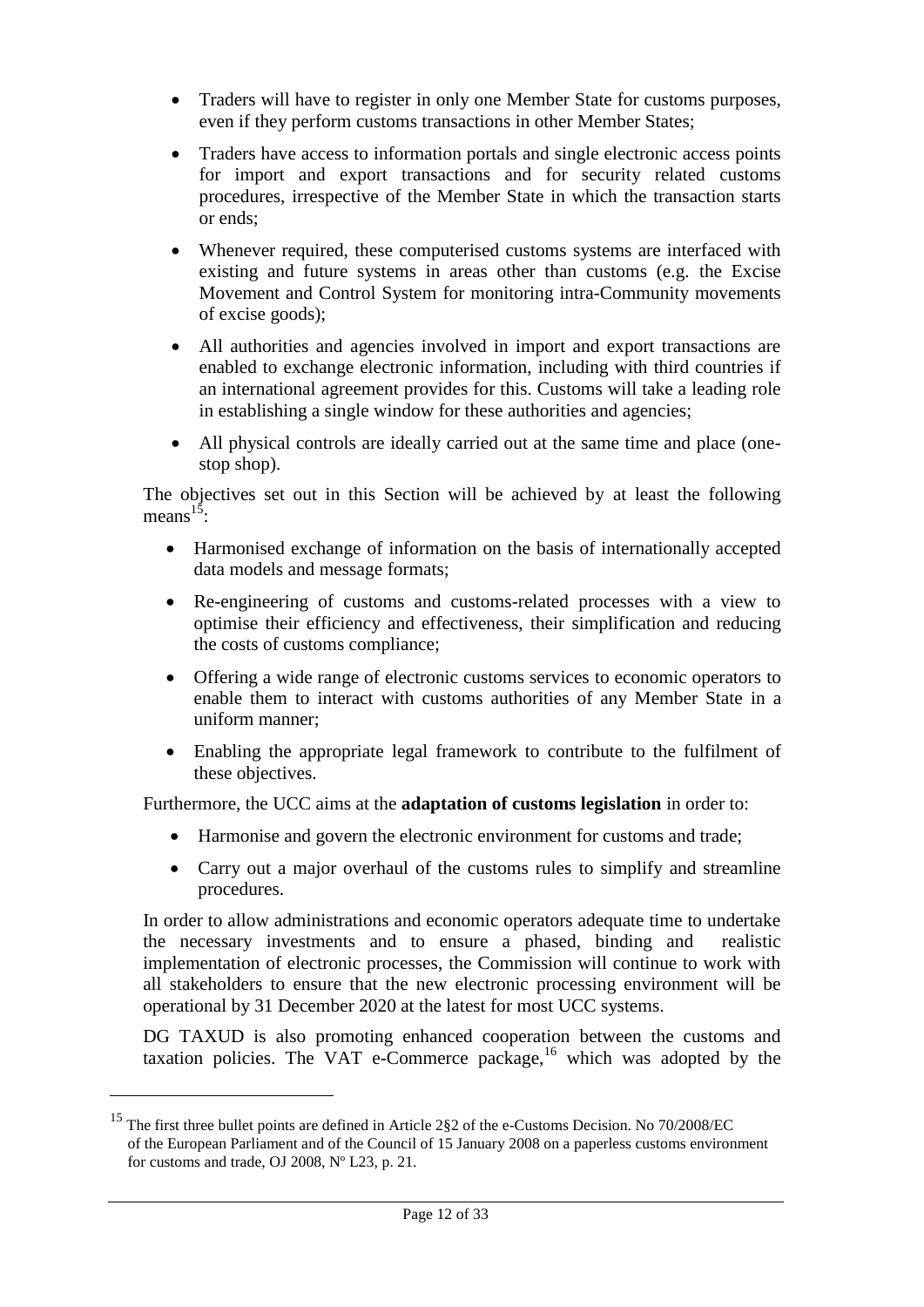Council in December 2017, puts in place, among others, an import scheme, which extends the concept of the mini one-stop shop (MOSS) to small consignments of goods with an intrinsic value not exceeding EUR 150,00. In addition, the Council adopted a regulation in 2018 to strengthen administrative cooperation in the field of value added tax through supporting the fight against fraud in the use of two customs procedures. These projects have been integrated into Annex 2 under the new fiche 1.17 'e-Commerce & CP 42/63' and will be implemented in a phased approach. Further, the taxation part of the implementation will be described in detail in the MASP-T, the multi-annual strategic plan for taxation systems.

<sup>&</sup>lt;sup>16</sup> Council Regulation (EU) 904/2010 as last amended by Regulation (EU) 2017/2454 and the further amendment proposed with Commission Proposal COM(2017) 706 final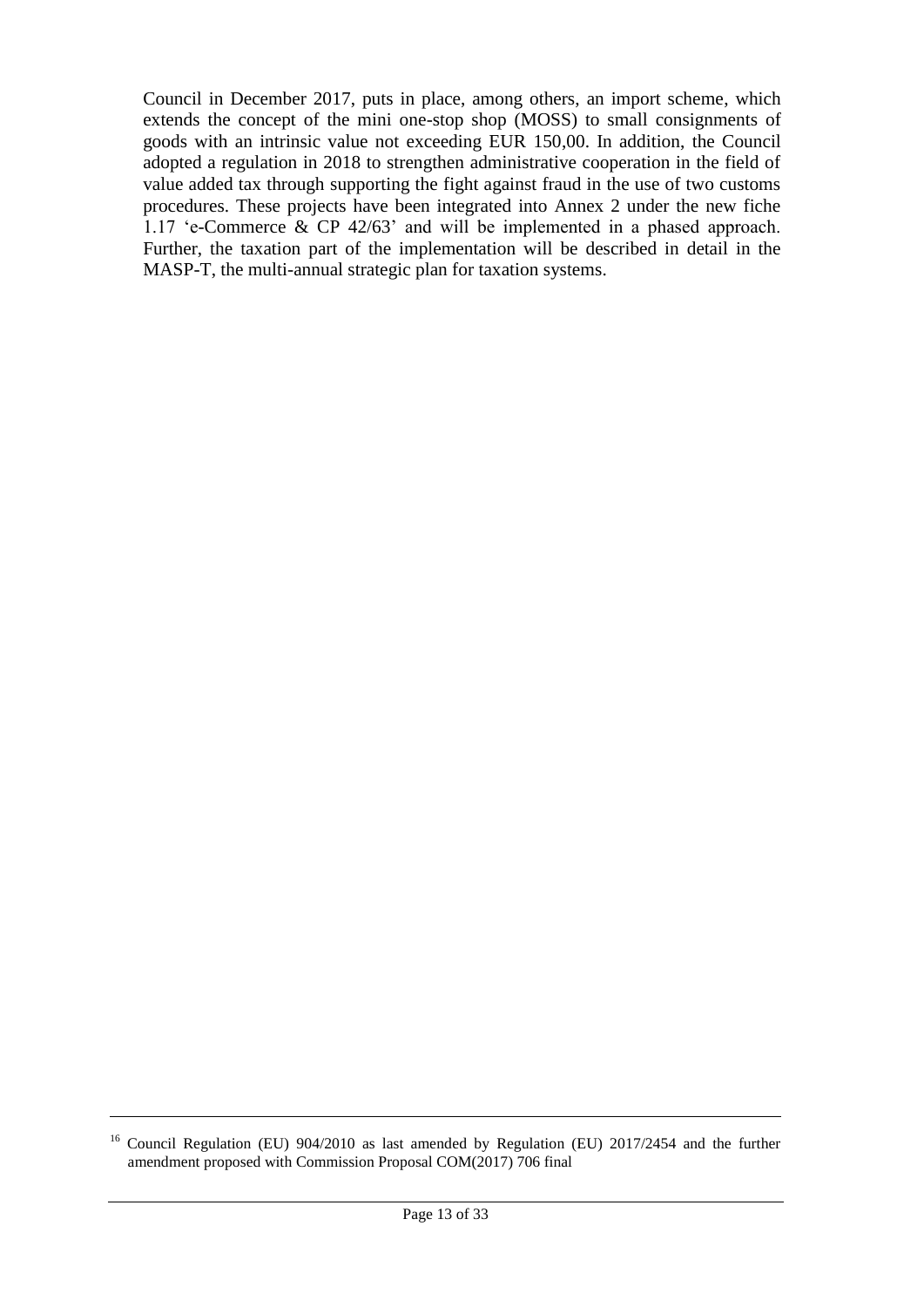# <span id="page-13-0"></span>**4. GOVERNANCE OF THE IMPLEMENTATION OF ELECTRONIC CUSTOMS**

The Commission services, assisted by the Customs Policy Group (CPG), which will act as Steering Group for the implementation of electronic customs, shall ensure the implementation of the e-Customs Decision and the MASP-C.

Article 8 of the e-Customs Decision stipulates that the CPG shall assist the Commission to:

- *"Define strategies, resources and development phases;*
- *Ensure the coherence of all activities related to electronic customs as outlined in the MASP-C;*
- *Ensure resources are used in the best and most efficient manner, including the use of resources already allocated at national and Union level;*
- *Coordinate legal and operational aspects, as well as training and IT development and ensure provision of information to customs authorities and economic operators in this respect;*
- *Steer the implementation activities of all stakeholders;*
- *Ensure respect for agreed deadlines."*

For the implementation of the electronic customs projects, the Commission services and CPG will work in close cooperation and/or consultation with the following bodies:

- The Electronic Customs Coordination Group (ECCG), created under the Customs 2020 Programme, with regard to updating the MASP-C and the overall planning and coordination of upcoming projects. The group is supported by business and technical groups;
- The Customs Code Committee (CCC) (General and Specific sections) and possibly other committees involved in legal work, by providing formal opinions (voting) in line with the appropriate comitology procedure;
- The Customs Expert Group involved in the consultation process on the UCC;
- The Customs 2020 Committee concerning the Programme's organisational and financial framework;
- The Trade Contact Group (TCG), consisting of key trade associations and being the Commission's main consultation body for all aspects related to trade.

Member States are responsible for ensuring the highest level of coordination when representing their country in the different platforms (CPG, CCC, ECCG, etc.), and to ensure consultation with their traders in the preparation and implementation of electronic customs at national level.

Annex 3 describes the layered approach and aspects of governance in more detail.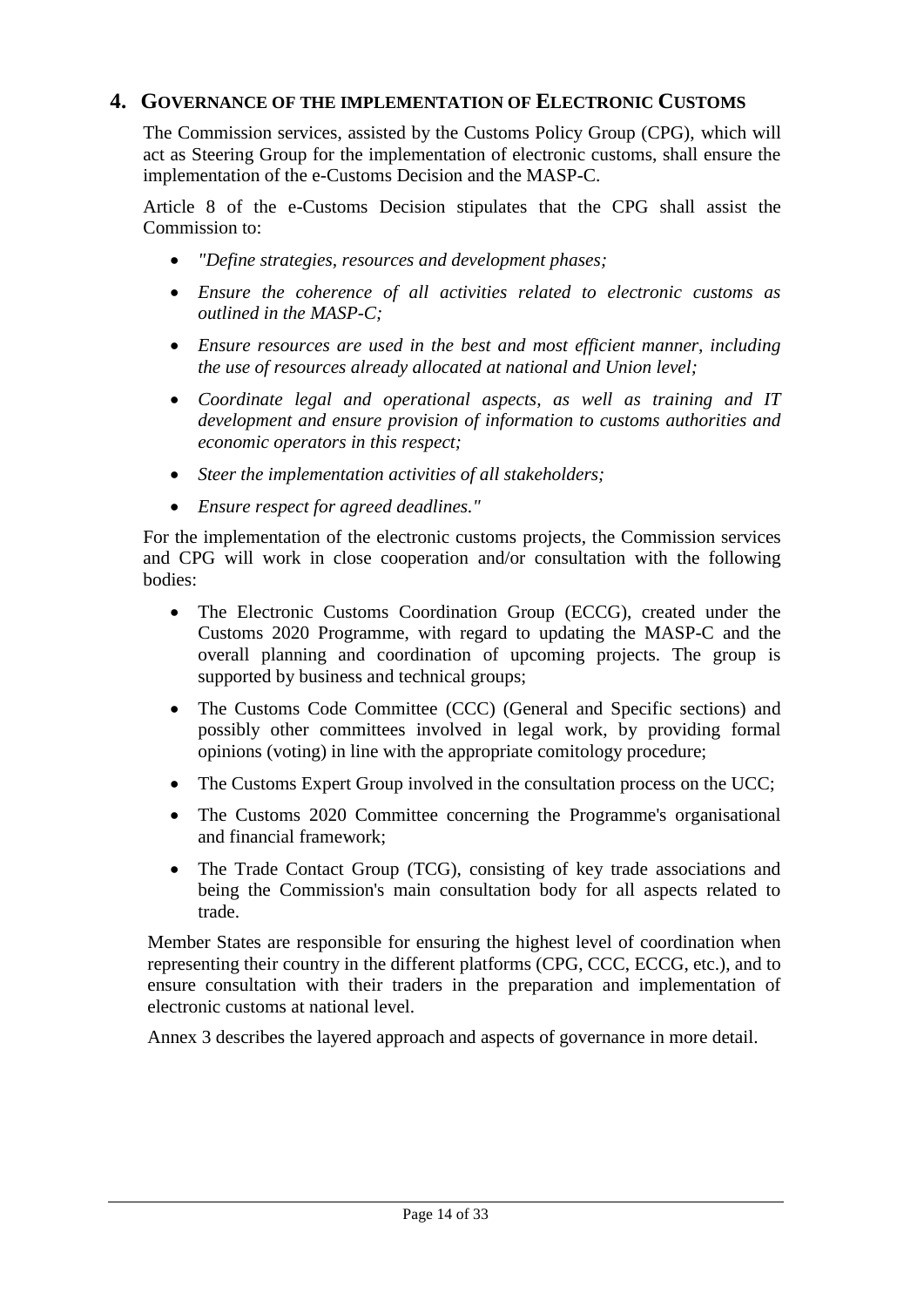#### <span id="page-14-0"></span>**5. STAGED APPROACH TOWARDS IMPLEMENTATION**

#### **5.1. STAGED APPROACH AT INDIVIDUAL PROJECT LEVEL**

The staged approach applies to the management and implementation of all single customs projects and EIS identified in the MASP-C. The following sections further detail the individual stages:

- Stage 1 Business Analysis and Policy and Legal framing;
- Stage 2 Creation of Technical System Specifications;
- Stage 3 Creation of National and Trade Specifications;
- Stage  $4$  Deployment of EIS.

#### **5.1.1.Stage 1 – Business Analysis and Policy and Legal framing**

The first stage entails that business analysis is carried out in parallel with the policy and legal requirements. The purpose of the modelling activity is to ensure that the proposed business process, as supported by the legal provisions, remains relevant to the needs of the business environment, and its impact on various projects and EIS can be understood and evaluated by decision makers.

In order to achieve these objectives, Level 3 Business Requirement BPM are proposed to be developed in parallel with the legislative drafting and other related documents. By the same token, Level 4 Functional Requirement BPM are developed to guarantee the operational alignment of future EIS with Business Requirements and supporting legal provisions. The BPM play the same role as "Functional System Specifications" (FSS), and are relatively similar to the previously produced "System Process Models and Requirements" for several centralised IT systems.

#### **5.1.2.Stage 2 – Creation of Technical System Specifications**

The second stage consists of the initial IT project work towards system development, and it is primarily intended to prepare the Technical System Specifications, through a comprehensive approach at the Commission level or through collaboration between the Commission, national customs administrations and, where appropriate, trade representatives. The ECCG is kept informed of the project status and progress.

This phase of activities encompasses the following horizontal tasks:

- Assessment of impact on overall projects (e.g. adaptation of movement systems due to changes in horizontal and core projects, such as the UCC AEO);
- Introduction of a management process to handle interactions and dependencies between the MASP-C projects and the cross-sectoral business impact;
- Harmonisation of data across customs domains, e.g. customs declarations.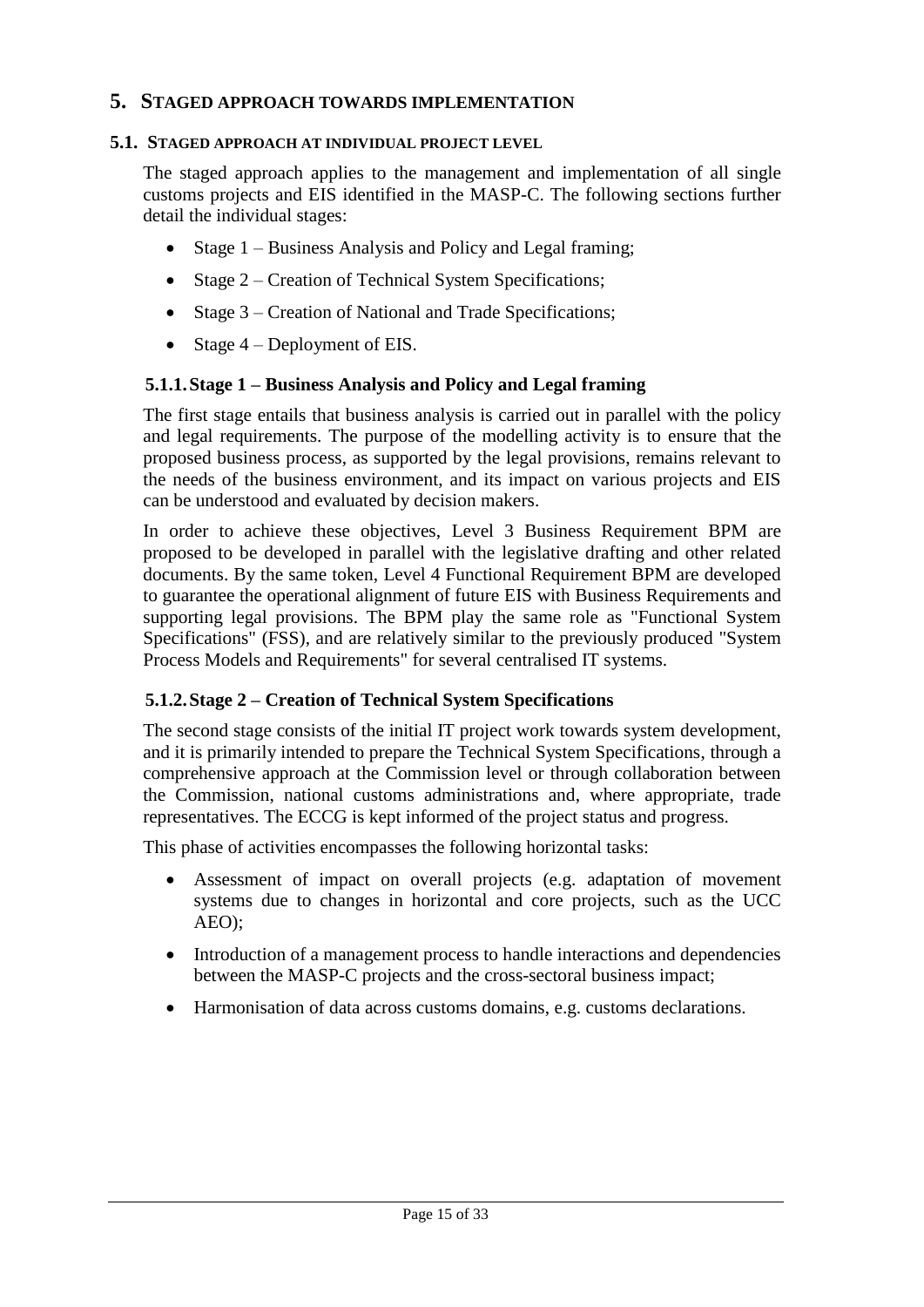# **5.1.3.Stage 3 – Creation of National and Trade Specifications**

National and, where necessary, trade specifications are developed during the third phase to enable software development and acceptance testing.

# **5.1.4.Stage 4 – Deployment of EIS**

The fourth stage covers EIS deployment and the start of operation in accordance with the phases and architecture as defined in related MASP-C fiches.

Based on the e-Customs Decision, the UCC, its IT Work Programme and any other customs legislation proposing legally-mandated deadlines towards all actors involved in system implementation, the Member States need to establish their own implementation strategy, which sets out the conditions governing the migration towards electronic customs systems. The Member States will thus implement each system within a timeframe that will allow for Conformance Testing, deployment and entry into operation as defined in the respective legal basis. As such, the systems in question must be operational in all Member States by the deadline specified in the legislation and in the MASP-C. In order to facilitate this process, the MASP-C will be maintained and reviewed regularly to reflect updated information on major project steps and planned milestones for better coordination of tasks and responsibilities.

#### **5.2. STAGED APPROACH TO REACHING AN OVERALL AGREED IT IMPLEMENTATION PLAN (MASP-C)**

In order to achieve a coordinated implementation of the MASP-C planning, it is essential that the Commission and Member States agree upon and accept milestones driven by the legally binding deadlines inscribed in EU Customs legislation and international agreements. In this respect, it is necessary to have a clear view on the content of business plans, to implement relevant business needs, to agree upon the IT architecture and implementation strategy, priorities and the governance mechanism for devising and progressively updating this plan.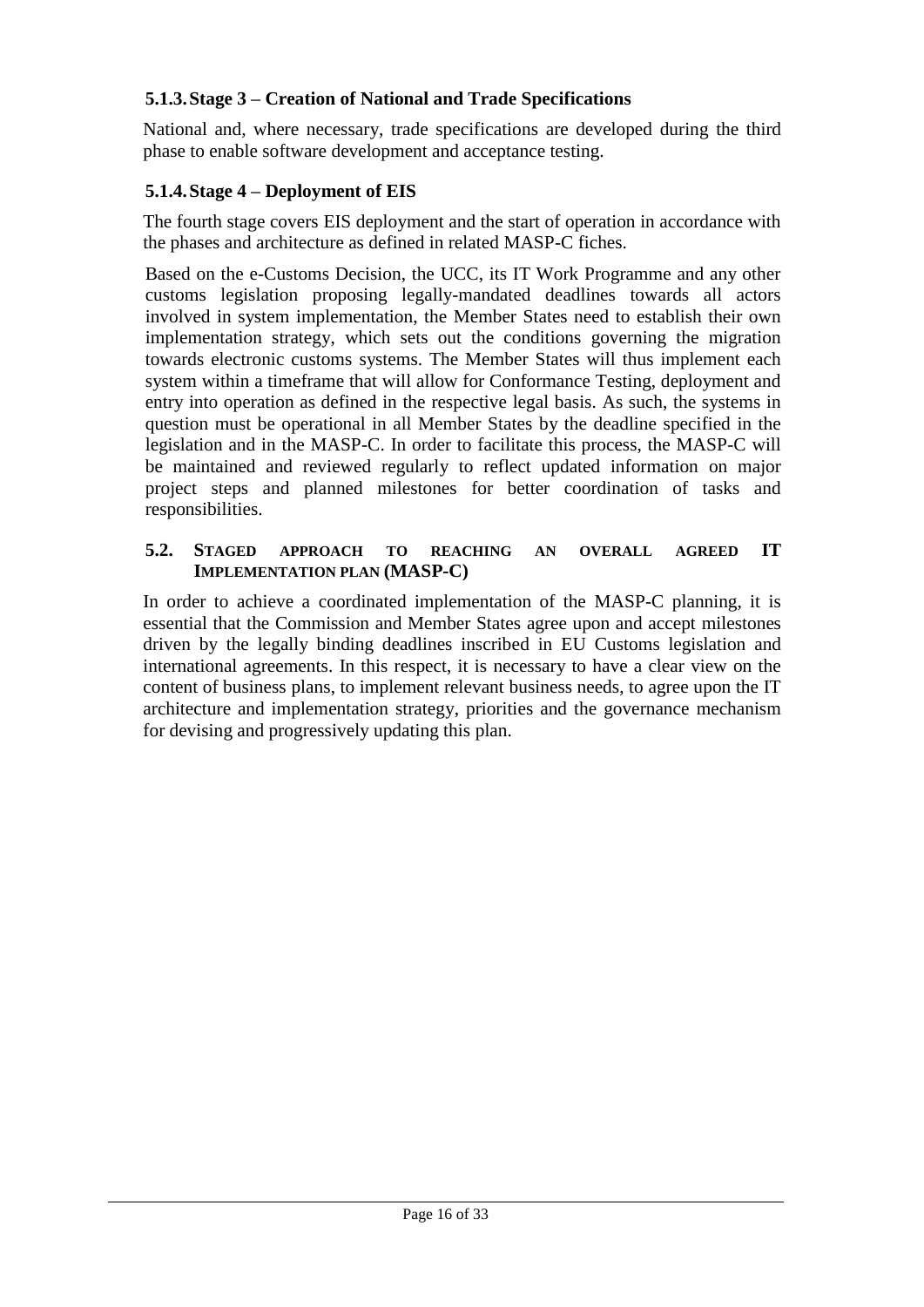#### **5.3. GROUPING OF FICHES**

 $\overline{a}$ 

The overall IT Implementation plan is divided into groups, which are further subdivided into phases based on the achieved degree of legal, business and technical clarification and agreement. As such, the project fiches listed in MASP-C Annex 2 are categorized according to the following four groups:

#### **Group 1: Customs European information Systems**

The first group contains the project fiches, procedures and projects for which common agreement on the scope and time plan exists so that progress can be made. Group 1 can include project fiches on bilateral international initiatives (between the EU and third countries).

#### **Group 2: Customs European initiatives needing further study and agreement**

The second group contains projects for which further discussion will be required before they can find a concrete place in the IT plan. Group 2 can include project fiches on bilateral international initiatives (between the EU and third countries).

#### **Group 3: Customs International Information Systems**

The third group concerns projects managed by international organisations in which the EU and its Member States play an active role, but are not the project organisers or owners.

#### **Group 4: Customs Cooperation initiatives and technological developments to facilitate Customs EIS**

The fourth group concerns 'Customs Cooperation initiatives'<sup>17</sup>, which in the context of MASP-C fiche grouping bespeaks efforts to strengthen cooperation between Member States. The group also regards initiatives driving progress in the field of technology in order to create new functions in the planned EIS.

MASP-C revision fiches may be moved from one group to another. For instance, if an initiative, currently categorised under Group 2, reaches a sufficient level of clarification in 6 months, it can be shifted to Group 1 during the next revision of the MASP-C.

<sup>&</sup>lt;sup>17</sup> The term "Customs Cooperation initiatives", as appropriated in this document, should not be confused with what the term denotes when used in the context of policy and legal domains, for instance on the topic of mutual assistance and "International Customs Co-operation".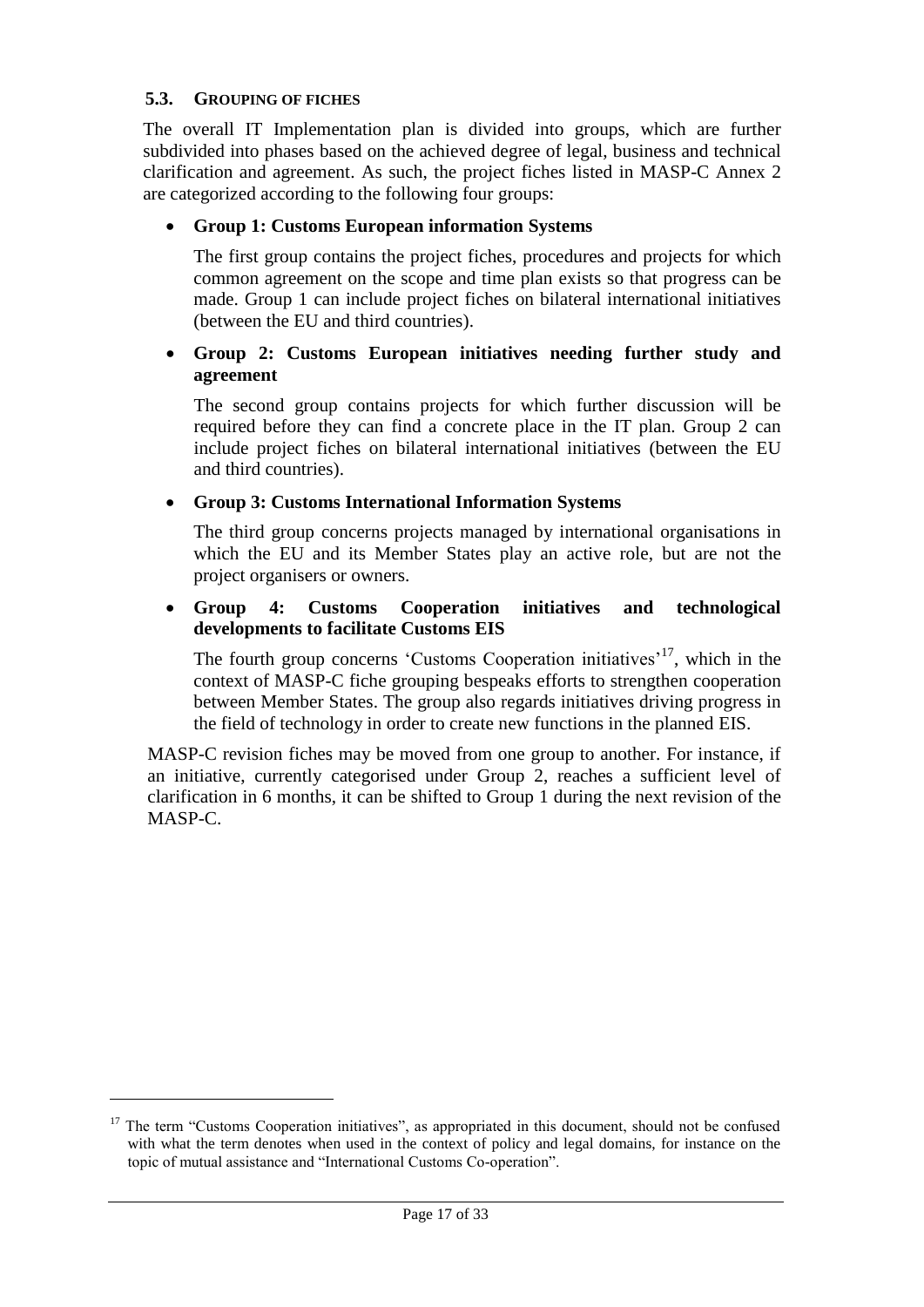# <span id="page-17-0"></span>**6. BPM POLICY AND APPROACH**

#### **6.1. INTRODUCTION**

Business Process Management, embedding Business Process Modelling, has been considered an important supporting instrument for the Customs Union to address its need for a higher level of uniformity and harmonisation, effectiveness, efficiency and automation. The first steps towards a BPM policy were taken in 2009 with the endorsement of a vision statement at the CPG.

The BPM policy serves several purposes. Specifically, it aims to:

- Identify possible economic gains and potential quality improvements in the business case;
- Depict business processes foreseen in legal drafts and other policy documents and to render these processes understandable;
- Check the business logic provided in the legal draft and to provide comments on proposed business processes;
- Check the soundness of the business process and to identify opportunities for streamlining;
- Perform a quality control on the legal text and to provide comments on the legal draft;
- Define what processes should be automated and how, ensuring the correct reengineering and identifying synergies between processes;
- Guarantee the envisaged automated systems will function as described in the legislation.

In the context of EU Customs, the overall purpose of Business Process Modelling (BPM) is to increase the common understanding of the customs process flows and of the practical implications of their implementation. The full BPM policy statement may be found in Annex 4.

#### **6.2. GOVERNANCE OF BPM**

BPM activities are included in the process or functional analysis depending on the applied degree of levelling. For Level 1, 2 and 3 BPM & Data this corresponds with business/legal process analysis and for Level 4 BPM & Data this corresponds with functional analysis.

The Commission is responsible for drafting and maintaining BPM and related business analysis documents (or artefacts). Member States and trade representatives will be designated as experts during this activity. The BPM will be analysed, reviewed and approved at ECCG and TCG level where appropriate.

For Level 1, 2 and 3 BPM the Customs Expert Group and the Customs Code Committee (or other Committees if applicable) will be involved in parallel to the ECCG as the aim of those BPM is to reflect the analysis of business processes and to support translation into draft legal texts. Feedback loops between the involved bodies are of major importance.

A defined Change Management procedure is in place for handling subsequent updates of BPM. This Change Management procedure is based on the TEMPO "Change Management Reference Manual" and is implemented in conformance with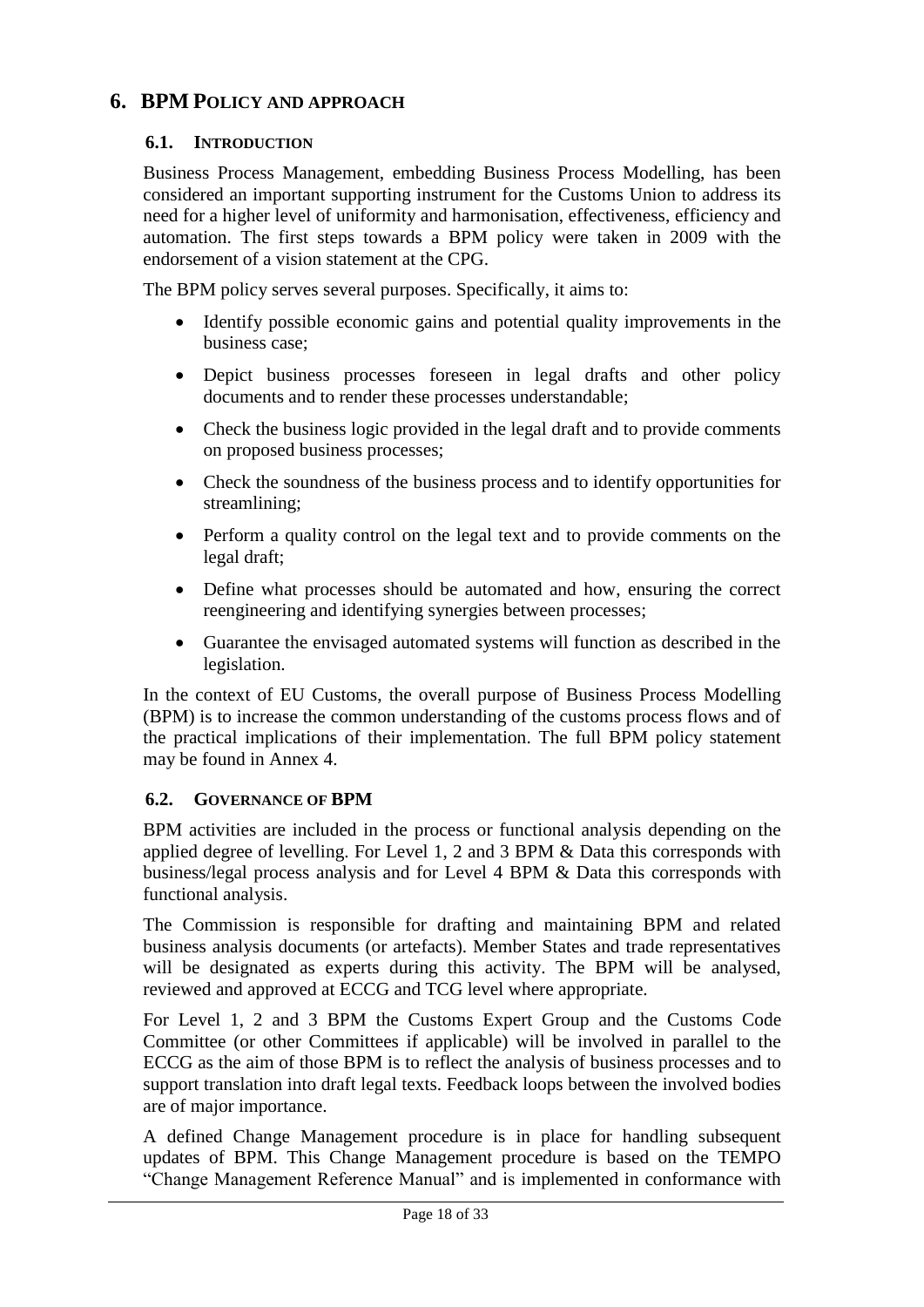TEMPO methodology. Its appropriation is not limited to the treatment of BPM updates as the procedure's wider and consistent application can be found in MASP-C revision Change Management and Project Management as well (see section 8.1 and 8.2 accordingly).

The ECCG, TCG, CEG and CCC will be the main reviewers of BPM, whilst the ECCG will be responsible for their acceptance. Following the outcome of the BPM review and acceptance cycle, CCC will need to decide whether comments lead to an update of the legal text. The CPG will be informed of progress and may take policy decisions on issues referred to them.

# **6.3. IMPACT ON PROJECT LIFECYCLE**

As laid down in the BPM policy statement, business analysis and modelling is an essential ingredient of the IT project life cycle (see Section 9 of this document). The following flowchart (Figure 1) illustrates where the business analysis and modelling activity fits in the overall end-to-end process:



**Figure 1 - Impact of BPM on the Project Lifecycle**

# <span id="page-18-0"></span>**6.4. BPM LEVELLING DEFINITIONS**

Levelling refers to different levels (or layers) of abstraction by which the representation of business processes is structured. Hierarchical modelling enables the development of a holistic view of the Customs organisation. This perspective can be presented to a wider audience (policy makers, customs legal experts, project managers, IT technical experts, etc.).

It is necessary to define the degree of detail for each level of abstraction in the hierarchy (L1, L2, L3 and L4). This level of detail connotes what to model and from whose perspective the modelling is done. This process assists the modeller in providing the right level of elaboration, and ensuring that levels are interlinked. It is essential to adapt the level of detail in a model depending on its intended audience and the model's purpose. Each level should be linked and have a common thread running throughout the hierarchy.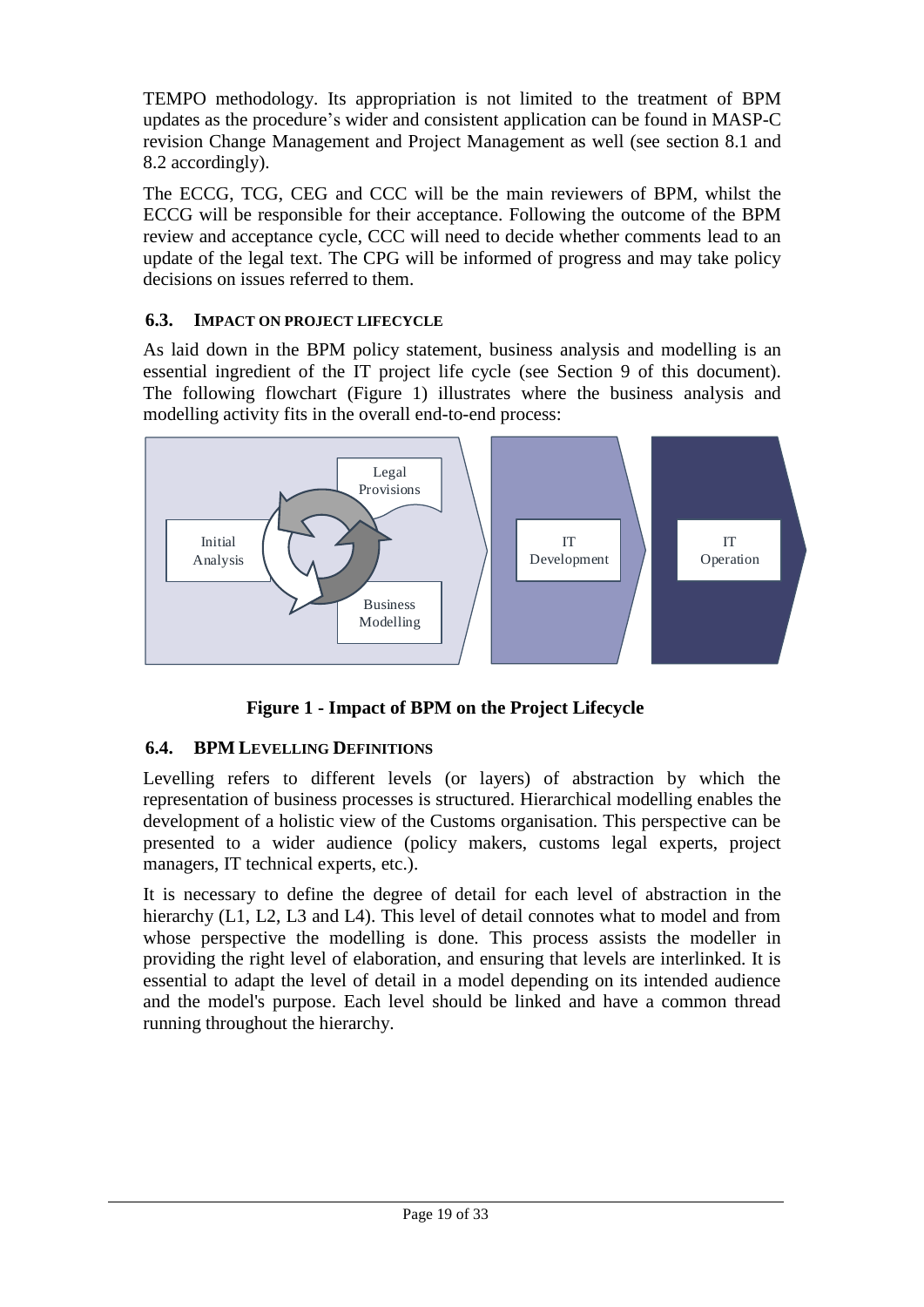



<span id="page-19-0"></span>A full description of each level of the  $BPM<sup>18</sup>$  may be found in Annex 4.

 $18$  For those who have access to ARIS Business Publisher, the EU Customs BPM may be found at the following location: [https://itsmtaxud.europa.eu/businesspublisher.](https://itsmtaxud.europa.eu/businesspublisher)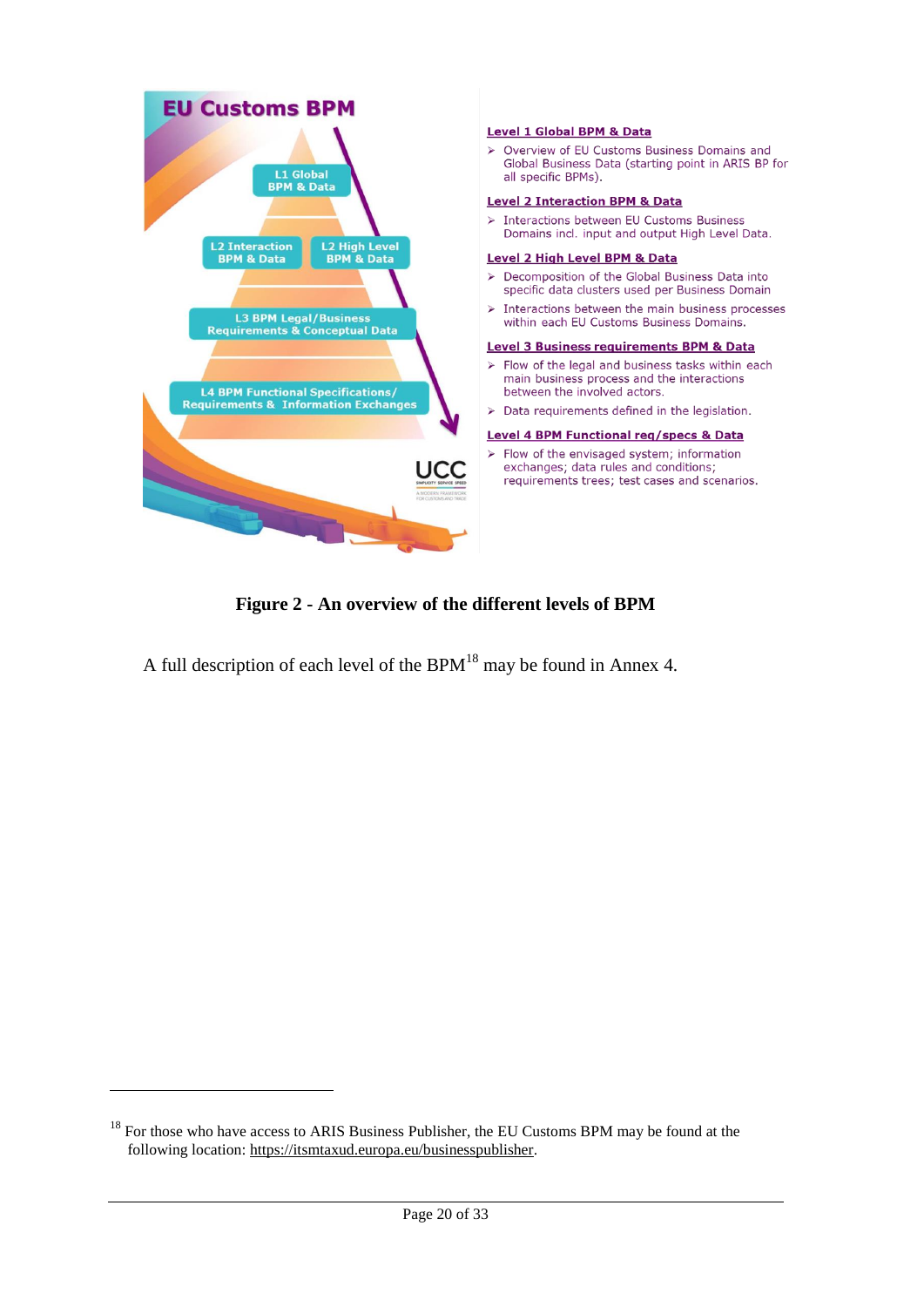# <span id="page-20-0"></span>**7. IT STRATEGIC FRAMEWORK**

#### **7.1. CONTEXT**

 $\overline{a}$ 

The new IT Strategy has been developed within the overall framework of European Interoperability Strategy (EIS) and the European Interoperability Framework (EIF), which have been elaborated as part of the digital agenda 2020 to foster interoperability of public services across Europe.<sup>19</sup>

The modernisation of customs, taxation and excise is itself part of the modernisation of public services throughout Europe and was foreseen in the digital agenda for Europe and the European eGovernment action plan 2016-2020.

EU Customs has already reached a very high degree of automation. For example, over 93% of customs declarations are already being processed electronically. Given this high degree of automation, it is obvious that any change to the legislation has to be carefully examined with respect to the potential impact it might have on the reengineering of related IT systems.

Planned IT activities for the UCC and e-Customs legislations, encompassing safety and security, affect more than 1000 operational systems in the Member States in various degrees. Therefore, investigations related to the way that IT is applied in the Customs Union have been performed as part of the CCN2 study<sup>20</sup> and as part of the definition of the future business architecture for the Customs Union study<sup>21</sup>.

In essence, Member States pointed out the need to reduce cost and redundancy of efforts involved in the use of IT in Customs. They requested that the current way of working is shared amongst Member States and the Commission, which involves repetition of the same duties throughout the Union for the implementation of common systems, such as the Import Control System.

One of the main objectives of the IT Strategy is the overall cost reduction of IT implementations throughout the Customs Union. This project concerns a new working method at EU-level referred to as IT Collaboration following the priorities agreed between the Customs Directors-General in the [Tallinn Declaration](https://ec.europa.eu/newsroom/document.cfm?doc_id=47559) on [eGovernment](https://ec.europa.eu/newsroom/document.cfm?doc_id=47559) and the [Council Conclusions on the](https://eur-lex.europa.eu/legal-content/EN/TXT/PDF/?uri=OJ:JOC_2018_004_R_0002&from=EN) *Way forward to Developing [Customs IT Systems](https://eur-lex.europa.eu/legal-content/EN/TXT/PDF/?uri=OJ:JOC_2018_004_R_0002&from=EN)* as adopted by the ECOFIN on 7 November 2017. The Commission's focus is to play a leading role in IT projects to support the collaboration between Member States for the development of common Union components for customs national systems. Future work on this project is foreseen to be carried out under the initiative and leadership of the Member States with the coordination of DG TAXUD.

 $19$  Commission communication on interoperability - European Interoperability Framework (EIF) (COM(2010) 744).

 $^{20}$  CCN 2 Study, Iteration 2, Member State Interview Report, Deloitte, 2011.

 $21$  Deloitte study - Future business architecture for the Customs Union and cooperative model in the taxation area in Europe; Final Report on Task 2.2 Strengths and weaknesses of the current organisation model.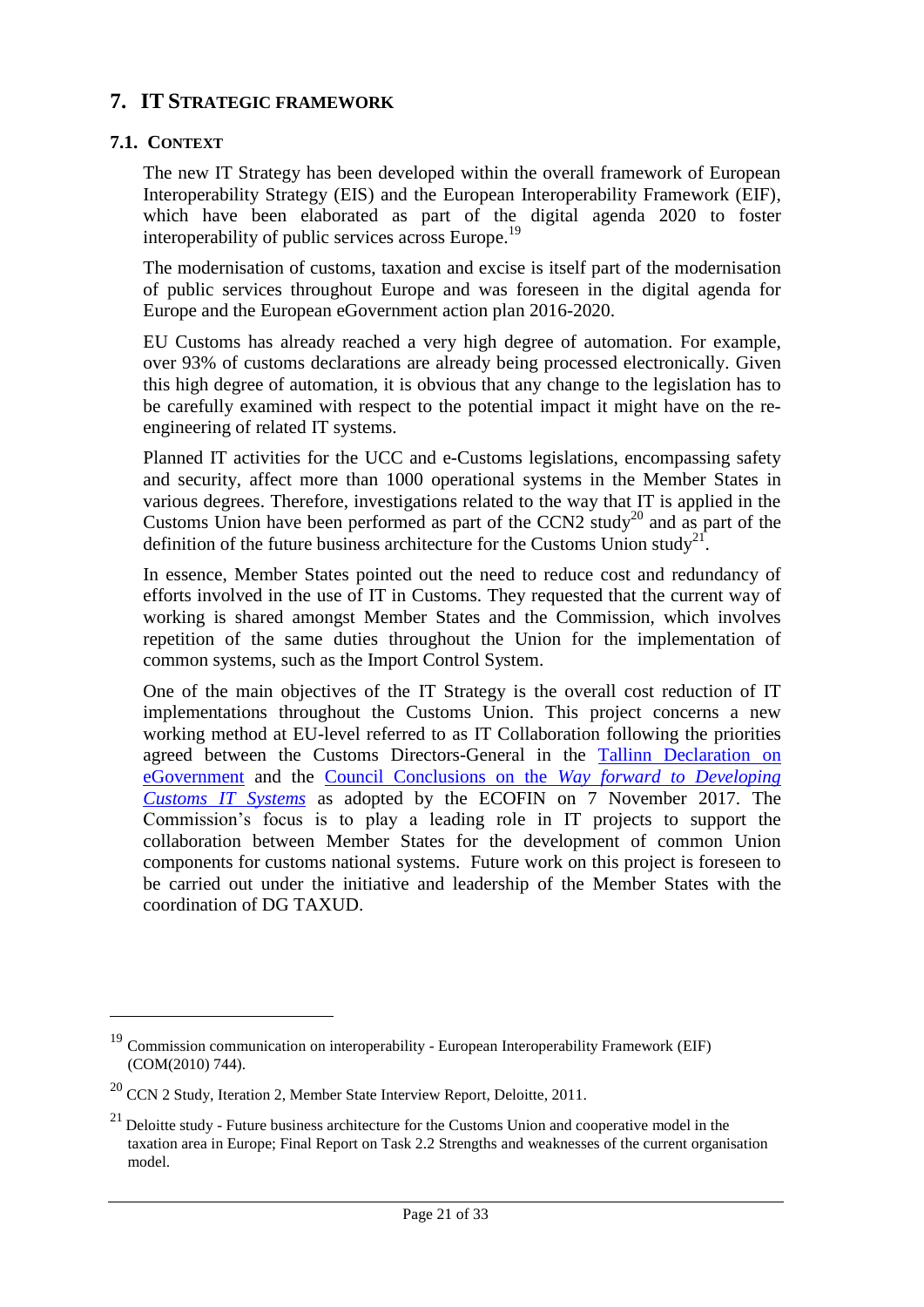#### **7.2. CORNERSTONES OF THE STRATEGY**

The cornerstones of the IT Strategy are the following:

#### **Service-oriented Architecture (SOA)**

The future IT systems shall be designed and implemented using a serviceoriented architecture, which favours the emergence of flexible, modular and adaptable IT systems that benefit from the reuse of existing functionality at national and EU level. The adoption of a service-oriented approach is in line with the principles of the European Interoperability Framework (EIF), which recommends this model to design new services or reengineer existing ones and reuse, whenever possible, existing services and data components. DG TAXUD aims at producing modular IT systems that can reuse several pieces of collaboratively developed software as well as less or non-synergetic components, such as those that are independently developed. Active consideration is also given to the use of open source software (OSS), where appropriate. This model is promoted as an enabler of the EIF principle on reusability.

#### $\bullet$  CCN<sub>2</sub>

A new generation of CCN shall be implemented as the interoperability infrastructure, which enables the new service-oriented architecture. By adopting the renovation of CCN called CCN2, DG TAXUD creates an interoperability infrastructure, which offers location-independent access to services and services that are backward compatible with existing customs systems.

#### **Central EIS**

Where appropriate and in view of total cost reduction and subject to a positive business case, EIS could be centrally implemented.

In order to achieve this objective, the Commission has created a high availability IT infrastructure that offers appropriate service levels. However, recent practice with respect to the Customs Decisions project shows that such a central implementation is not welcomed by all MS due to various reasons. One of the main reasons is that Member States have other national decisions, which they wish to manage through a single system.

This drives the need for a modular system design, that through the serviceoriented architecture capability, allows plugging the related functionality into National Systems, while simultaneously foreseeing specific interfaces for MS that wish to develop their IT system in full. This hybrid architecture is more complex and time-intensive to design and implement by the Commission and it is less agile in addressing change (compared to a single central functionality). However, as identified in the Customs Decisions project for instance, it supports (1) Member States that are developing their own systems in order to accommodate national needs and obligations, and (2) Member States that opt for the system developed centrally. The interoperability of the national systems with the central system assures consistency of the data collected and processed.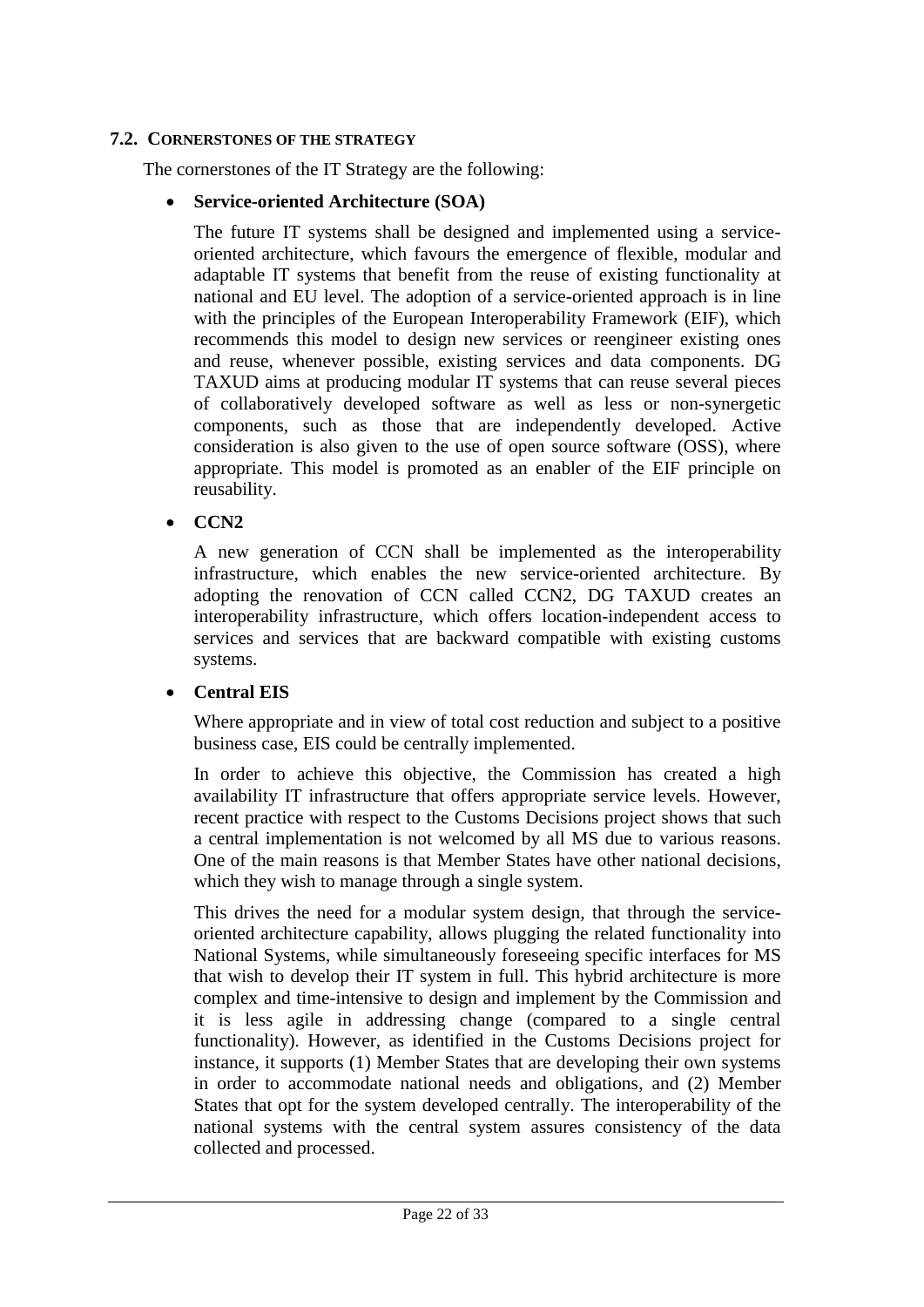# **Collaboration**

Collaboration between willing customs administrations in the design and (possible) implementation of future systems shall be favoured in order to avoid repetition and to reduce redundancy of effort and total cost in the European Union. In the context of IT Collaboration, the Expert Team on new approaches to develop and operate customs IT systems (ETC IT) was launched in 2018 as an initiative by Estonia and 12 other Member States, supported by the Commission through the Customs 2020 programme. The goal of the ETC IT is to explore how customs IT systems could be developed and operated in the future via studying new approaches, analysing relevant legal and governance frameworks, providing possible options for launching pilot project(s) and exploring new or alternative possibilities for financing the future development and operation of these systems. Working under the supervision of the Commission, the ETC IT will provide expertise and recommendations on how to develop, fund, maintain and operate customs IT systems through further expanding cooperation between EU customs administrations. The ETC IT activity began in October 2018 and is expected to finish in September 2019. The new ETC IT2 team will continue its activities for two years.

#### **Enterprise Architecture**

A reference architecture (enterprise architecture) for Customs IT shall be developed to build a common language and planning basis for future systems.

#### **EU Harmonised Interface & Single Access Point for Trade**

Future systems should offer a single access point for trade, thus reducing the number of connections of trade to the customs Union to one. Where, for whatever reason, multiple connections exist, such connections should be developed using harmonised specifications. By addressing future trader access systems related to declarations using the above practices and techniques, we could reduce the trade cost significantly. Moreover, such interface could also be hosted at the Commission, thus de-facto reducing the interfaces to trade to one. It is understood that this delicate matter will be subject to further discussion based on the results of specific feasibility studies and business case analysis generating the necessary level of trust and detailed understanding on a case-by-case basis.

#### **Resource Availability**

If there would be a shift of responsibilities from the Member States to the Commission, following agreements reached at strategic level and reflected in the appropriate legal frameworks, adequate resources will need to be made available to guarantee a timely and correct implementation. Additional human resources would also be provided from the Member States using virtual teams and internet collaboration, to employ these resources from their usual assignment and living place, in order to ensure that national requirements are implemented effectively.

#### **Connecting Europe Facility (CEF) Building Blocks**

The EU Commission supports the development of high-performing, sustainable and interconnected trans-European networks in the area of digital infrastructure through the Connecting Europe Facility (CEF) programme. This facility was set up as a dedicated financing instrument to channel EU funding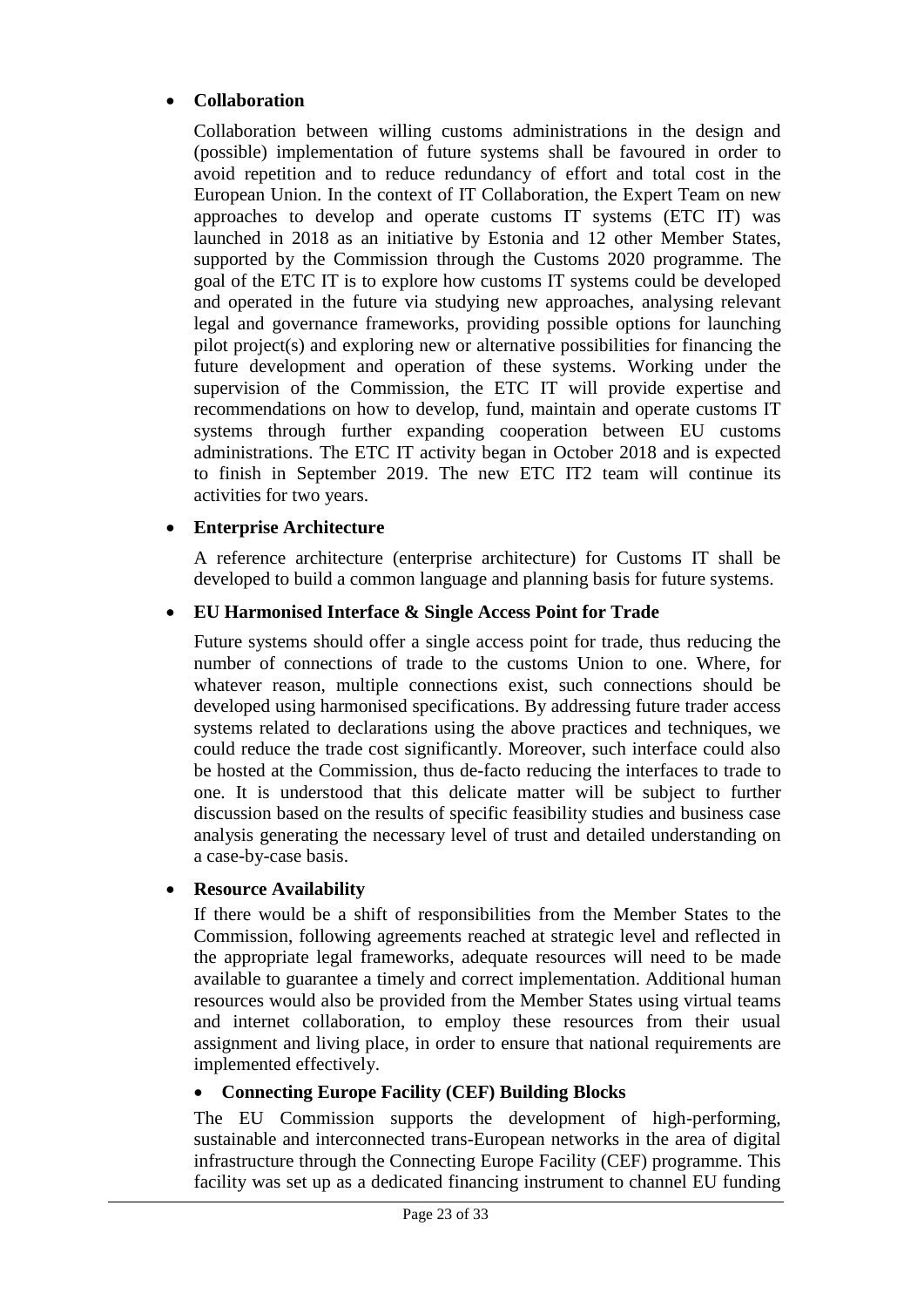into the development of infrastructure networks. CEF is funding a set of generic and reusable Digital Service Infrastructures (DSI), also known as building blocks (e.g. eDelivery, eID and eInvoicing) to interconnect complex digital services and IT systems across the EU. The basis for the CEF building blocks are interoperability agreements between the Member States. The blocks represent basic capabilities that can be reused in any project, where appropriate, to facilitate the delivery of digital public services across borders and sectors. Recently, the Commission introduced three new building blocks (Big Data Test Infrastructure, Context Broker and eArchiving) to provide reliable services across different domains and bring added value to the areas of data infrastructures, digital archiving and real-time data in line with the vision laid out in the Tallinn Declaration.

The Commission has included provisions to support the IT strategy in its proposal establishing an action programme for customs in the European Union for the period 2014-2020 (CUSTOMS 2020). <sup>22</sup> Moreover, the Commission is proposing measures to further support the digitalisation of the customs union and improve the efficiency of cooperation between Member States in the field of customs under the new Multi-Annual Financial Framework (MFF) for the period 2021-2027.<sup>23</sup>

Annex 5 of the MASP-C is dedicated to the IT Strategy.

<sup>&</sup>lt;sup>22</sup> Regulation (EU) No 1294/2013 of the European Parliament and the Council of 11 December 2013 establishing an action programme for customs in the European Union for the period 2014-2020 (Customs 2020) and repealing Decision No 624/2007/EC.

<sup>&</sup>lt;sup>23</sup> COM (2018) 321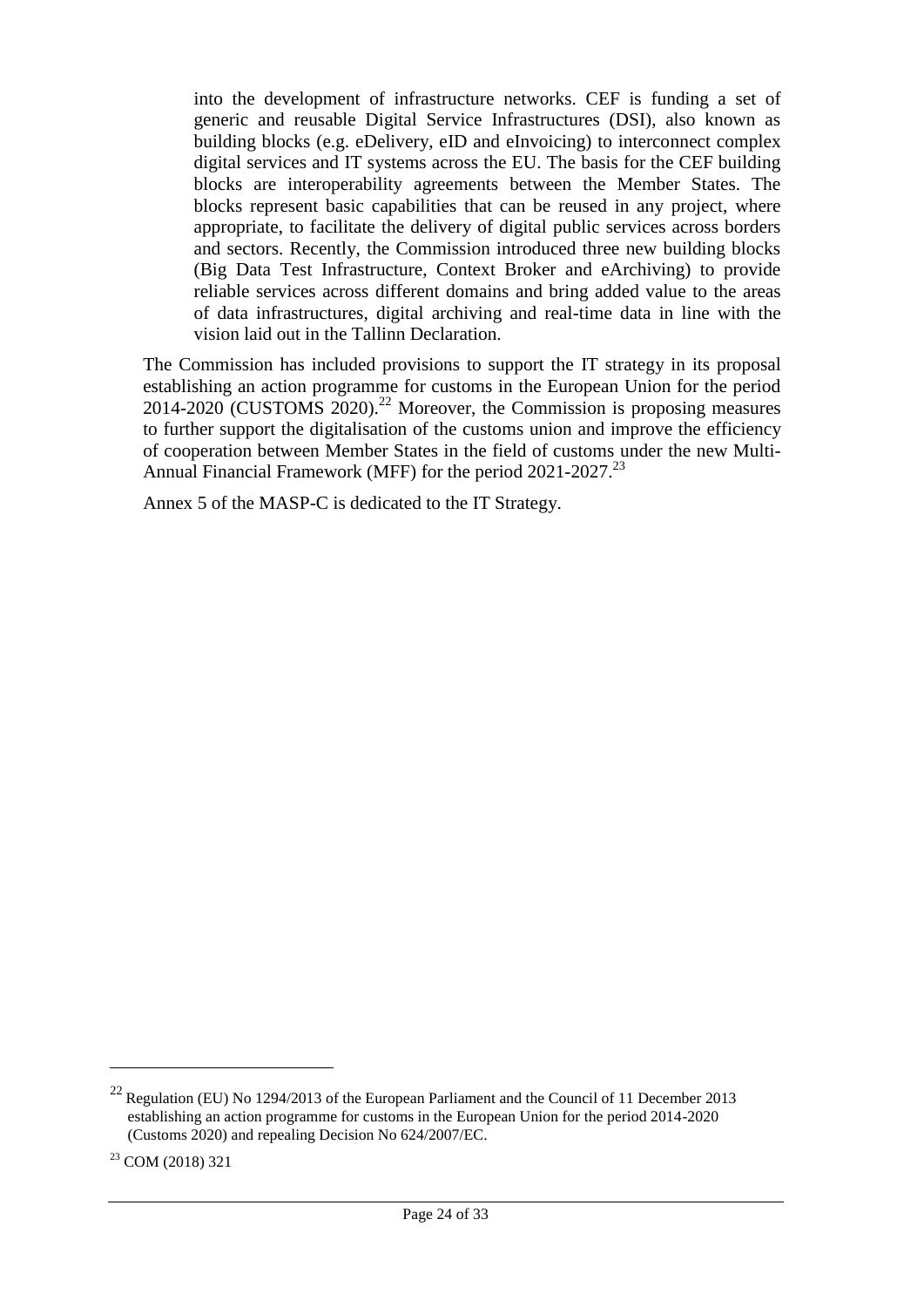# <span id="page-24-0"></span>**8. MANAGEMENT OF THE MASP-C AND ITS PROJECTS**

#### **8.1. CHANGE MANAGEMENT**

It is the task and responsibility of the Commission to ensure that the MASP-C remains up-to-date. A new version of the MASP-C is prepared in close cooperation between the Commission, the Member States and in consultation with trade (as represented in the Trade Contact Group). In principle, an agreed version of MASP-C will remain valid for one year.

The goal of the Change Management process is to ensure that standardised methods and procedures are used for efficiently handling all changes to MASP-C. When something needs to be changed in the MASP-C – either in this document (the Main Body) or one of the MASP-C's Annexes, the Commission services, Member States and trade representatives are authorised to submit a "Request for Change" in writing. They then act as a "Change Initiator". The Change Initiator addresses the corresponding Change Request to the "Change Manager".

The Change Manager at the Commission's end is DG TAXUD Unit B1, Customs Processes and Data, Customs Relationship and Planning. The Change Manager:

- Organises consultations with other involved DG TAXUD Units and sets up Change Advisory Board (CAB) meetings;
- Lists and sends the requests for change for discussion;
- Chairs the meeting and minutes the meetings;
- Keeps an inventory of Requests for Changes as well as Approved Changes.

The Change Initiator is kept informed of the progress of the change (rejection, approval and acceptance).

The ECCG is the MASP-C Change Advisory Board (CAB), which takes a decision on proposed changes.

The agreed upon changes are implemented in the next MASP-C revision. The CPG is kept informed of approved changes and provide the final approval of the updated version of MASP-C on a regular basis.

#### **8.2. PROJECT MANAGEMENT**

In order to maintain transparency and to establish confidence in the progress made by Member States and the Commission and the evolution of projects, it is important to have a clear methodology for achieving results. The staged approach referred to in Section 5 sets broad guidelines for the implementation of EIS. However, these implementations will only be realised if there is an agreed approach for coordinated EIS development.

**Each project** will need to operate within an overall timeframe as set out in the projects planning (see MASP-C Annex 1). In order to enable a project to respect the scheduled date to start operations in all EU Member States, there must be strict adherence to agreed deadlines for each step of the project, e.g. Level 3 Business Requirement BPM, Level 4 Functional Requirement BPM, Technical Specifications (System Process Model, software development, testing, etc.). The Commission proposes to use the above approach and to also integrate the dates which concern external stakeholders in the planning.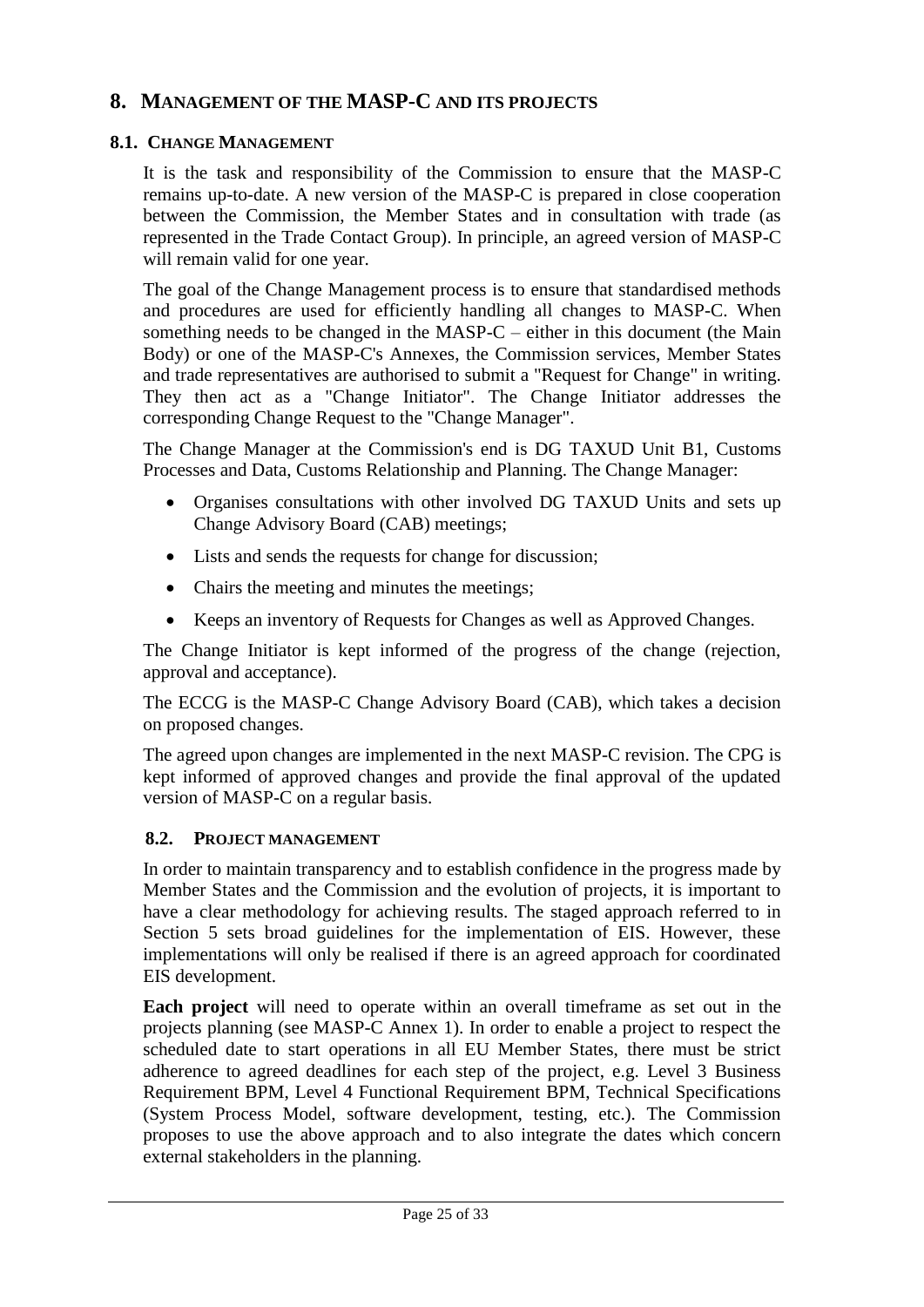For each major deliverable (e.g. BPM, System Specifications, etc.) in a project, there will be a "review and acceptance cycle" with Member States. Trade will also be consulted during this review cycle. Each document to be approved will be submitted for review, with a pre-announced and adequate given period for providing comments. At the end of this "review period", a consolidated list of all received comments will be prepared and a meeting will be convened to discuss the actions to be taken on each comment. Based on the taken review decision, a revised updated document is created and submitted for decision at the ECCG. For issues of principle or policy, the CPG will be involved.

Once agreement on the document has been reached at ECCG-level, the agreement is considered as definitive and the CPG is informed about this agreement. If an agreement cannot be reached at the ECCG-level, the matter is referred to the CPG. The CPG may be used as the final escalation route to resolve important matters if no agreement can be reached at ECCG or CPG-level under exceptional circumstances. From the date a document is agreed on onward, this document will be available and respected by all parties concerned.

**These same principles are also applicable to the MASP-C**, so that at the end of the revision cycle the approved version contains deadlines, which all parties need to respect. In the event of unexpected and major delays to projects occur, the agreed deadlines may be amended by following the same Change Management procedures as described above (see 8.1) and in accordance with the Governance Scheme (see Annex 3). This may also entail steps are taken to adapt the deadlines inscribed in the legal basis.

For good management of all EIS-projects defined in the MASP-C, it is essential that this methodology be respected. All parties, whether National Administrations, the Commission or economic operators, must be able to plan and commit resources in the confidence that everyone is working towards the same deadline based on the same agreed documentation. Furthermore, the complexity of the inter-dependence of the various projects means that careful coordination is necessary to ensure that delays related to projects running out of synch with the schedule do not occur.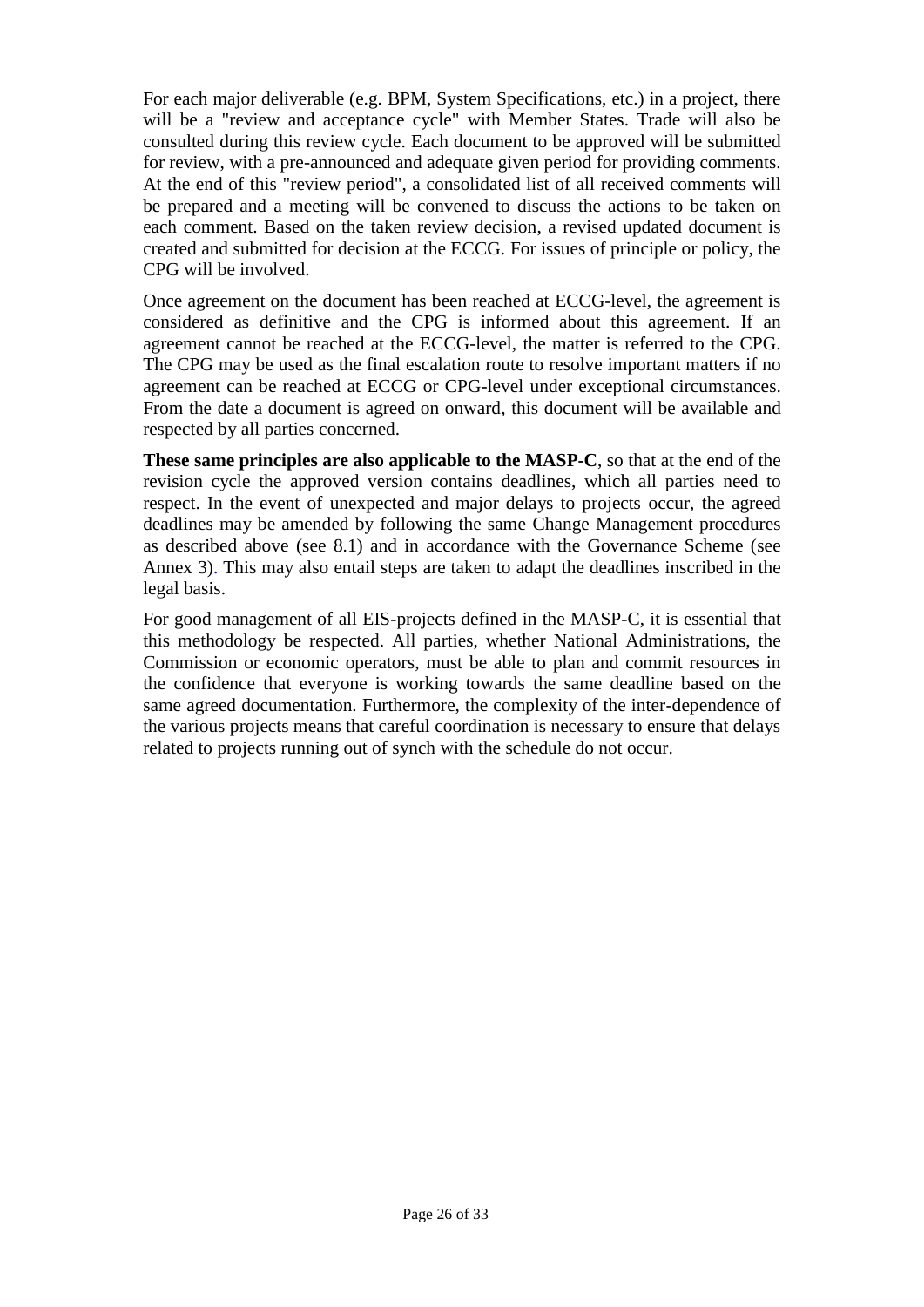# <span id="page-26-0"></span>**9. IT PROJECT LIFECYCLE**

DG TAXUD designs, implements and operates large-scale trans-European systems for Customs, Excise and Taxation. DG TAXUD applies the RUP@EC methodology for IT Projects aiming at the provision of IT systems that effectively meet business objectives while assuring implementations that are high quality, on-time and within budget.

In the RUP@EC methodology, the IT Project Lifecycle is divided into a sequence of phases for which a set of milestones, [tasks](http://www.cc.cec/RUPatEC_Standard/core.default.uma_concept.base/guidances/termdefinitions/task_6C1FF051.html) and deliverables have been defined to address the unique needs of the project at each phase. The project lifecycle provides stakeholders with oversight, transparency, and steering mechanisms to control project funding, scope, risk exposure, value provided, and other aspects of the process. The IT Project lifecycle phases, as defined in the RUP@EC, are listed below.

# **9.1. INCEPTION PHASE**

*Output: project is defined*

The aim of the Inception Phase is to define the project scope and objectives, identify key functionality, examine implementation alternatives, define cost and schedule and decide to implement the defined project.

Key outputs are the Business Process Model and high-level requirements (L2 & L3 analysis being completed and the start of L4 definition activity), high-level system architecture allowing sharing duties between the COM and MS, high-level estimate for cost and schedule, as well as potential technical solutions. These are documented in Business Case and Vision Documents that have to be submitted to the IT governance bodies for IT Project approval, both internally in the Commission and with MS.

#### **9.2. E[LABORATION](http://www.cc.cec/RUPatEC_Standard/practice.mgmt.risk_value_lifecycle.base/guidances/concepts/elaboration_phase_BE880435.html) PHASE**

*Output: System is specified*

The aim of the Elaboration Phase is to:

- refine the business processes and complete the analysis of L4 BPM;
- define the Functional and non-Functional Requirements of the overall system;
- develop the Technical IT System Specifications, including the requirements of the working IT applications composing it and their interfaces;
- design and test (possibly in a prototype) the IT system architecture and interfaces;
- plan the System Construction phase and organise system test plans.

The Technical System Specifications comprise the IT system architecture, requirements of the IT applications composing the system, related Use Cases, Data Modelling, the System interoperability model and related interfaces.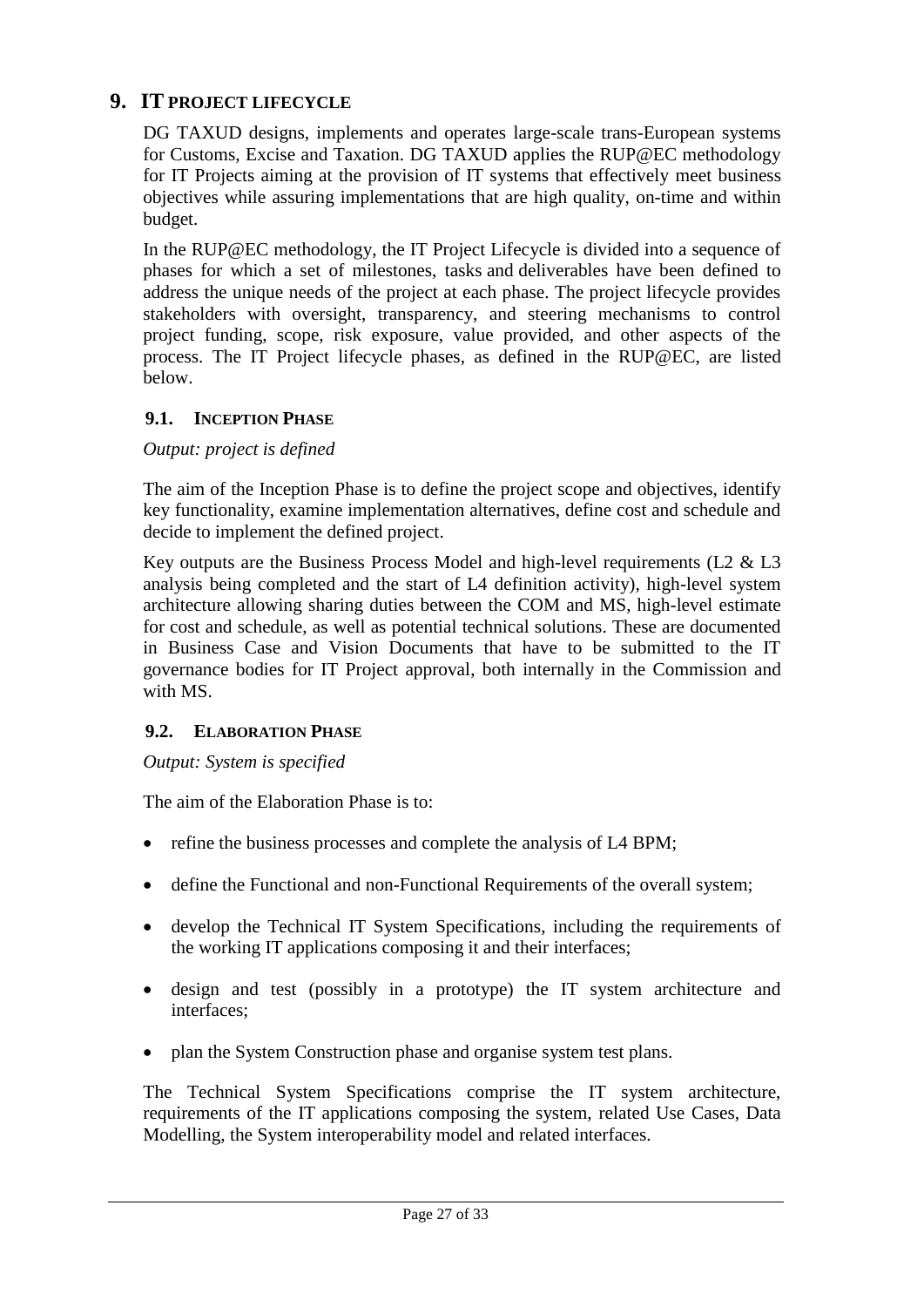The project groups responsible for the implementation of the defined IT applications at national and/or EU level also define the detailed Functional Specifications of the applications they are responsible for and the related test plans. They further interact with their users on topics such as the usability of the applications and the testing of the IT architecture in prototypes. In this phase, the high-level project plan and budget is also refined and detailed. This can be an iterative process. The specifications produced in the Elaboration Phase may need to receive minor revisions in the Construction Phase to address the potential gap between implementation and reality.

# **9.3. C[ONSTRUCTION](http://www.cc.cec/RUPatEC_Standard/practice.mgmt.risk_value_lifecycle.base/guidances/concepts/construction_phase_873B6559.html) PHASE**

#### *Output: System is constructed*

The aim is to complete the development of the system based on the outputs of the previous phases. The Construction Phase could engage parallel construction activities in the Commission and the MS. Tasks such as application design, application building, integration and testing activities are included.

#### **9.4. T[RANSITION](http://www.cc.cec/RUPatEC_Standard/practice.mgmt.risk_value_lifecycle.base/guidances/concepts/transition_phase_DD5986E5.html) PHASE**

#### *Output: System is operating*

The aim is to ensure that the software is ready for delivery to users. Tasks such as Deployment and Rollout, Conformance Testing, data migration, training of users and adjustment of existing business processes are part of the related duties.

In view of business continuity management, in 2018 DG TAXUD Directorate B launched the IT Business Continuity Management System (IT BCMS) revamping project. Its objective is to ensure that DG TAXUD investments in preparedness of prior years will be effectively translated into recoverability when required, in line with its business priorities and requirements. The IT BCMS will be aligned with all other levels of business continuity management arrangements already in place, taking into account all inter-dependencies within the DG TAXUD's complex ecosystem to effectively meet the IT service continuity needs of its stakeholders. A set of deliverables has been already revised and will be further elaborated, validated and adopted, including IT BCMS requirements, policy, business impact analysis (BIA), risk analysis/assessment, strategy, IT business continuity plan (IT BCP), processes and relevant guidance. The project is also aligned with the continuity plan of the trans-European systems and the TEMPO methodology framework.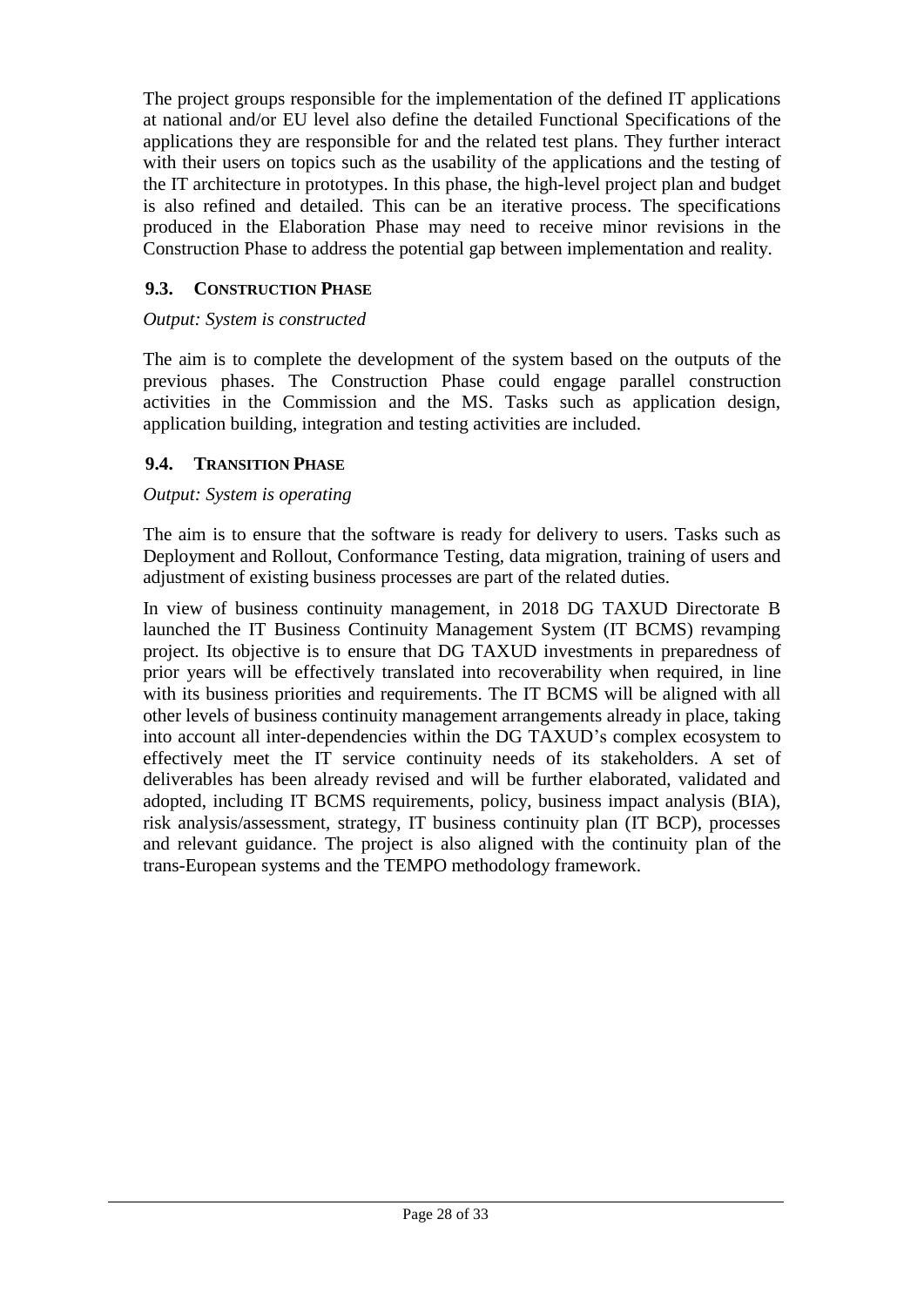# <span id="page-28-0"></span>**10.TRAINING**

The implementation application and adoption of electronic customs by Member States and businesses require systematic support through training and competency building measures.

In line with the European training and education concept in the field of customs and taxation, common training support is planned to complement and reinforce the training efforts of Member States and business in areas where national action alone is insufficient.<sup>24</sup> Such an approach is consistent with the educational and learning aspects of the Community's Europe 2020 strategy.

Any common training measure in this field should be designed to help translate e-Government into practice and thus enable businesses and governments to reap the benefits of electronic customs in full.

To achieve this goal, common training measures are best developed in partnership with all concerned stakeholders and should comply with a few key principles: be driven by user's needs and be multi-channel, cross-governmental and cross-national.

The Commission proposes to pursue the following methodology in particular:

- Mapping of new knowledge, skills and competency requirements related to the centralised part of electronic customs services;
- Identification of common training needs at European level, compared to purely national training needs;
- Alignment of common training support planning with overall project development timeline per electronic customs project;
- Selection of most appropriate training tools and delivery methods depending on the target audience and circumstances;
- Development of tailor-made training answers on common training requirements for identified target audiences;
- Provision of an online collaborative space for additional coordination of national training measures between the Member States and with business, where appropriate.

By pursuing the approach outlined above, training and new competency building will contribute to the success of electronic customs services; it will be instrumental in the actual adoption of services and enable governments and the business sector to turn this adoption into value.

Concrete training development work in support of the MASP-C started in April 2015, when the Commission designed together with some Member States a UCC EU eLearning Roadmap<sup>25</sup>. The roadmap describes how the Commission is going to support the implementation of the UCC at national level and serves as guideline to set the scope and requirements for each eLearning course developed to support the UCC implementation. As a general rule, content should be organised in such a way

 $24$  Common training support can be provided as far as supported by the customs cooperation programme Customs 2020.

 $25$  UCC eLearning Roadmap, June 2015, Ares(2015)2883425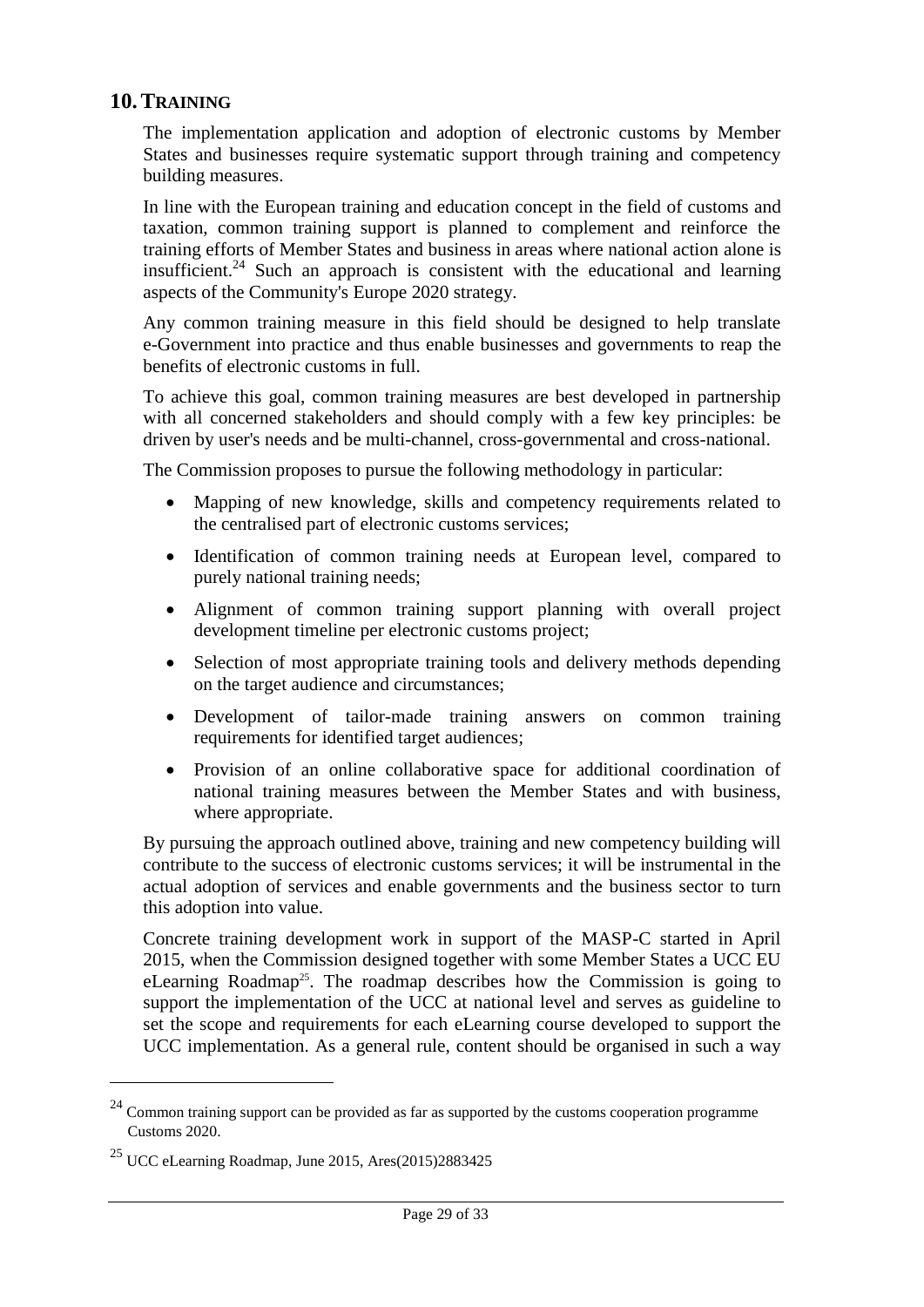to obtain 1 hour of learning material per course. The courses should be compatible with mobile devices such as tablets and smartphones.



**Figure 3 - UCC EU eLearning Roadmap** 

<span id="page-29-0"></span>The roadmap concludes that the Commission would in a first instance deliver 1 UCC Overview module, Level 1, to raise awareness and focus on the changes and novelties the UCC is bringing compared to the former customs legislation, CCC. This course has been delivered in March 2016.

The roadmap determines also that the Commission would in parallel develop 14 domain specific courses, Level 2, to help building the customs competencies defined in the EU Customs Competency Framework (CustComp<sup>EU</sup>)<sup>26</sup> in function of the new customs legislation. These courses have been delivered from April 2015 to May 2016. They serve, in first instance, to refresh the knowledge of the customs officers in light of the UCC. Next, they serve as ideal induction courses for newcomers to customs.

Finally, the Roadmap sets the foundation for the creation of Level 3 courses, which will encompass IT eLearning courses, in-depth guidance and use cases. The IT eLearning courses will support the implementation of the common EU IT systems outlined in the MASP-C and should be delivered prior to the entry into force of the use of each IT system. However, this timely delivery entirely depends on the accessibility of the IT systems in development.

A first UCC IT eLearning has been delivered in December 2016, in time to support the implementation of the Registered Exporter System (REX). Another EU eLearning module on Customs Decisions system has been delivered in December 2017, with a further update during 2018. In addition, the EBTI-3 system eLearning module was delivered in April 2018.

For the Level 3, other modules for IT systems – specially the Trader Portal- are planned to be in place by the end of 2019. The modules developed to support the launch of IT systems will be updated in line with new releases of the system itself if needed.

<sup>&</sup>lt;sup>26</sup> [http://ec.europa.eu/taxation\\_customs/eu-training/eu-customs-competency-framework\\_en](http://ec.europa.eu/taxation_customs/eu-training/eu-customs-competency-framework_en)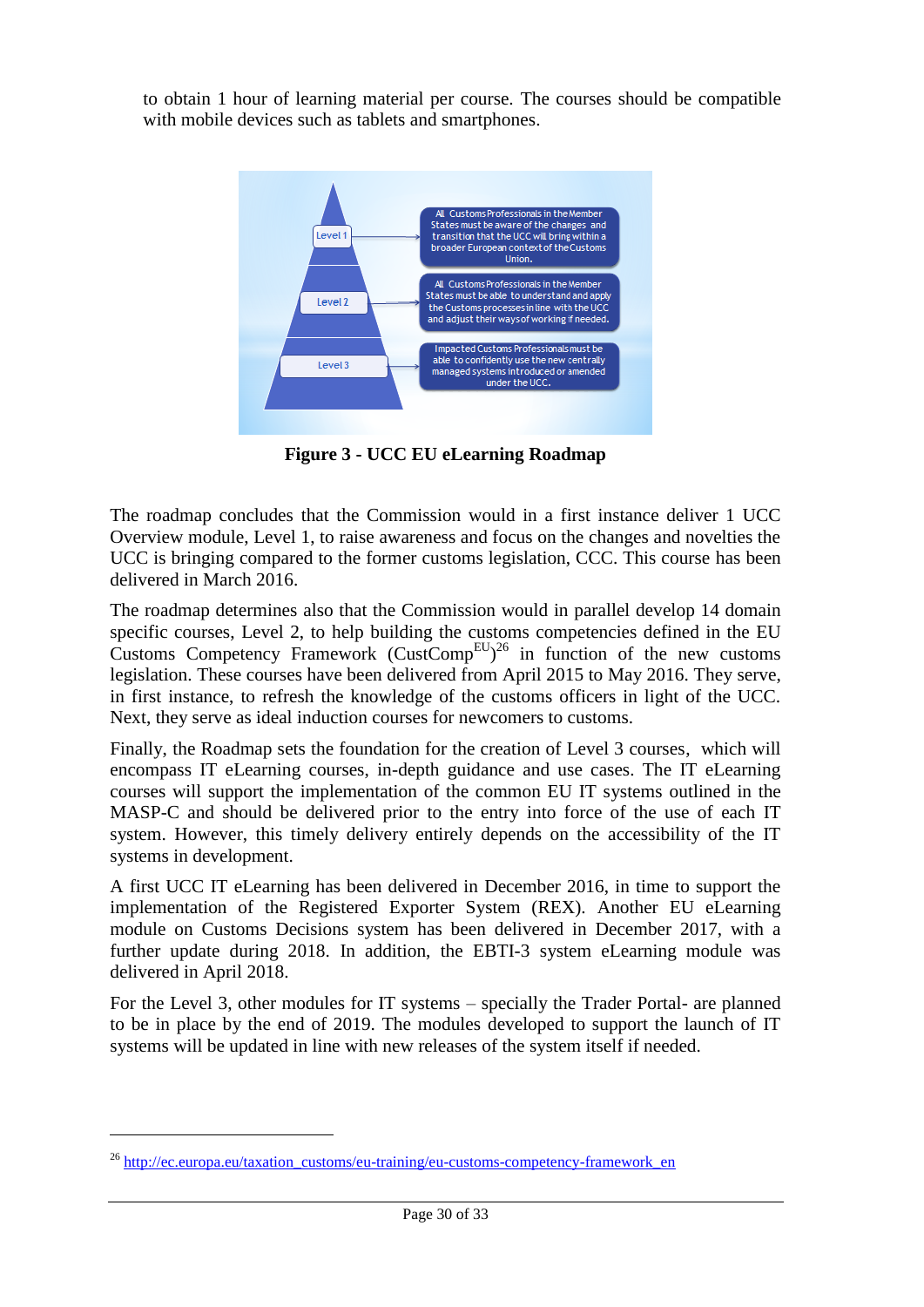# <span id="page-30-0"></span>**11. COMMUNICATION**

The implementation, application and adoption of electronic customs by Member States and trade will require information and communication actions to raise awareness on e-Customs, both in terms of the benefits it brings and the uptake of proposed measures. Specific communication actions will be proposed and introduced as the electronic customs project develops. The Commission will be responsible for activities at EU level. The Customs Union Performance (CUP) will continue to be one of the main sources for communication purposes. This is one of the orientations established for CUP by the heads of the customs administrations and the Commission during the High-Level Seminar held in Vienna in October 2018. The EU Communication Network for Taxation and Customs will be the main forum for the Commission and Member States to coordinate communication actions.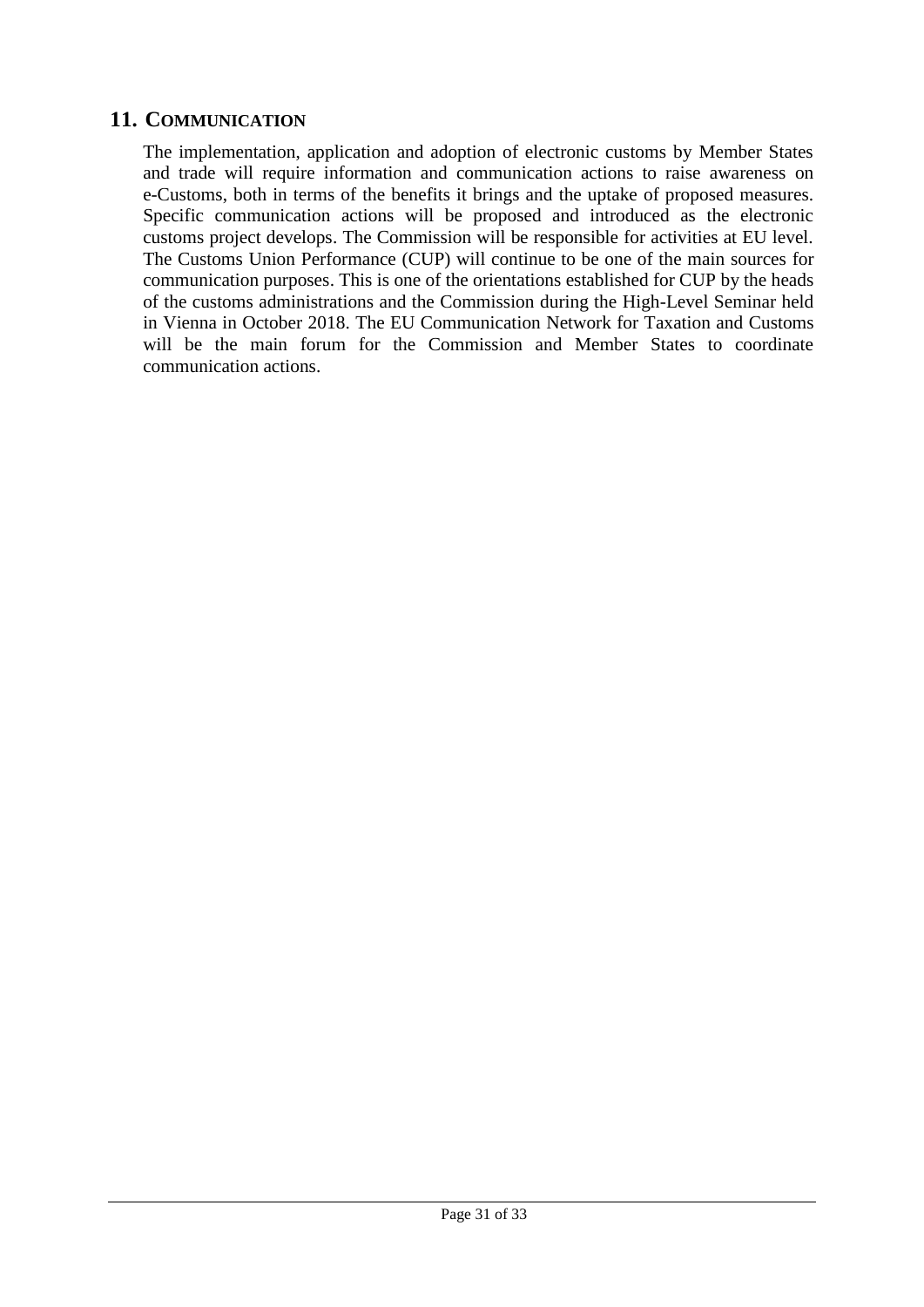# <span id="page-31-0"></span>**12. MONITORING MASP-C IMPLEMENTATION, MONITORING OF THE UCC IMPLEMENTATION AND CUSTOMS UNION PERFORMANCE**

Monitoring the implementation of MASP-C:

The achievement of the vision of a paperless customs environment demands adherence to the timetable set out in this plan and the e-Customs Decision. It is also important to assess whether the objectives of the electronic customs initiative are being met. To this end, the Commission, together with Member States, will undertake monitoring activities to ensure the EIS are being achieved. This includes annual reporting on the tasks allocated under the e-Customs Decision. The monitoring of the MASP-C implementation will be continuous and information will be shared with Member States in order to assist in the timely and efficient achievement of the objectives and creation of computerised systems.

Monitoring the UCC implementation:

Monitoring the application of the UCC, collecting information and evaluating the functioning of the UCC on the ground is a crucial step in the sequence of policy cycle measures that will make the UCC package operate as intended.<sup>27</sup> Attention must be given to how the new rules are implemented across the EU, ensuring that the Customs Union is functioning properly, and implemented in accordance with the legal provisions and expected standards.

The Heads of customs administration and the Commission collectively recognised the July 2018 CPG meeting that monitoring exercise was a strategic element of the Customs Union implementation. Consequently, joint action monitoring activities will be organised on selected priority areas.

Customs Union Performance:

 $\overline{a}$ 

Moreover, the European Commission, in close co-operation with Member States, has developed, over the years, the Customs Union Performance (CUP) project to examine the progress of the EU Customs union towards its strategic objectives, in line with the EU Customs mission statement and Customs Strategy. The Customs Union Performance System (CUP) is a mechanism for measuring customs activities and monitoring trends at EU level and in each participating country. It provides in the CUP Annual Report an assessment of the Customs Union performance against its strategic objectives – including the digitalisation of customs, examining compliance, identifying and analysing key features, trends, gaps, weaknesses, and potential risks.

The 2018 High Level Seminar on Customs Union Performance was an important milestone. The Heads of customs administration and the Commission recognised the need to develop and use CUP as a *management and steering tool.* The ECOFIN adopted on 12 February 2019 Council conclusions on the first biennial report on progress in developing the EU Customs Union and its governance with the Vienna declaration in annex, thus emphasizing the high priority of the CUP in the Customs Union context.

Therefore, the Commission and Member States will ensure that the development of EIS will take the need to collect data for these activities into account.

 $27$  The importance of monitoring in implementation and application of the UCC and role in good functioning of the EU Customs Union is also emphasised in the Governance Communication supported by Council Conclusions, as well as recognised by the First Biennial Report on CU and its Governance development.